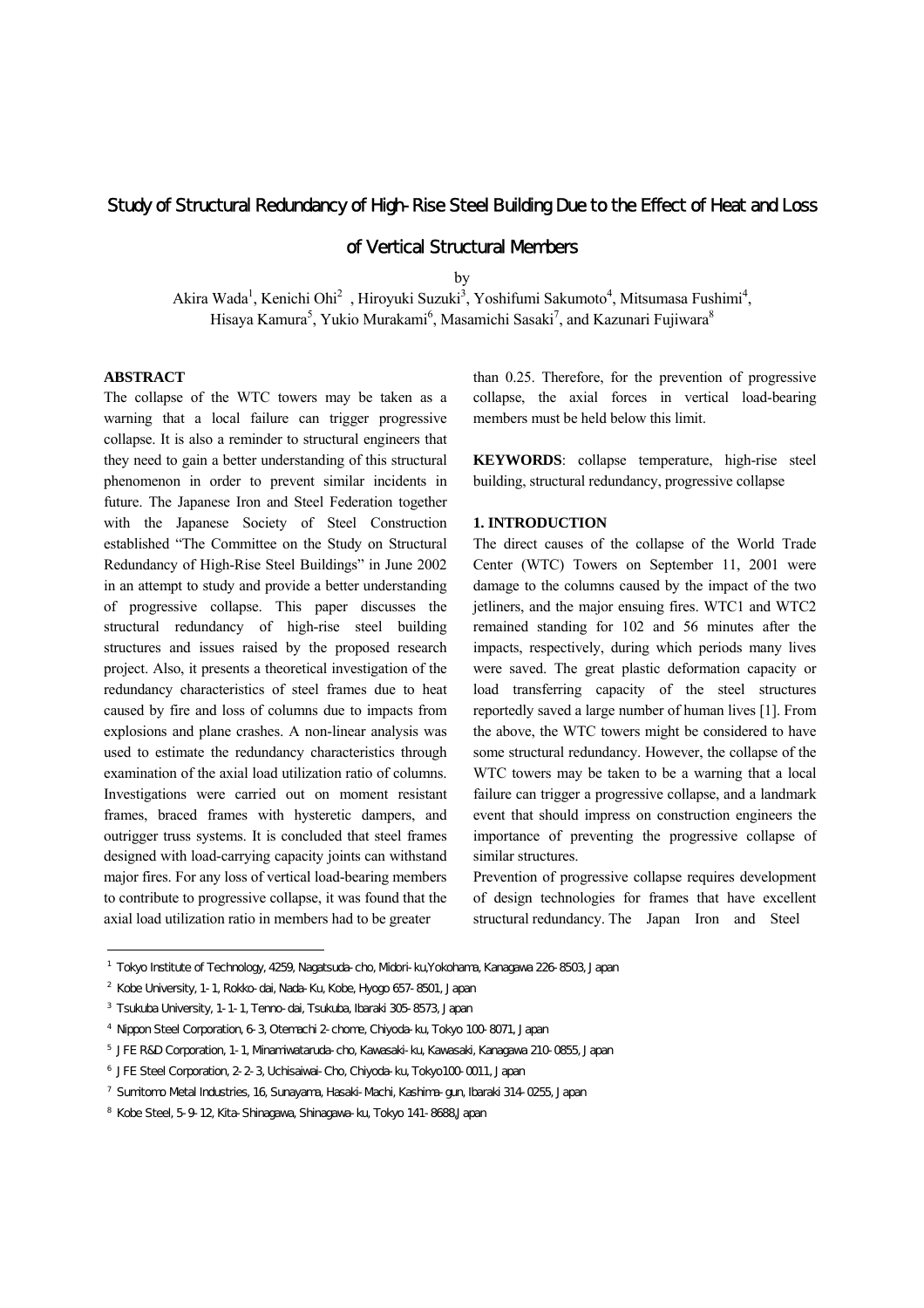Federation and the Japanese Society of Steel Construction established in June 2002 a committee that would carry out a "Study on Structural Redundancy of High-Rise Steel Buildings". For the purposes of improving safety of high-rise buildings, the committee has begun working on the following two themes: (1) a study on collapse-control design, on the basis of Japan's earthquake resistant and fire prevention technologies, and (2) quantification of structural redundancy of Japan's high-rise steel buildings and the proposal of frames that have excellent structural redundancy. This paper discusses highly redundant and high-rise steel building structures and summarizes issues that should be examined in this research project. Furthermore, in order to quantify redundancy differences among high-rise steel building structures, it numerically examines conditions to prevent progressive collapse that results from fire-induced loss of member strength and loss of structural members after explosions and other serious accidents, using the parameters of column axial load utilization ratios at ordinary loading and frame types (moment resistant frame (MRF), moment resistant frame with hat-bracing, moment resistant frame with hat-and-core-bracing, super-frame structure). Additionally, it verifies numerical and quantified redundancy against loss and fire damage of columns in actual high-rise steel buildings that were designed in conformity with the seismic code of the Building Standard Law in Japan.

# **2. OUTLINE OF RESEARCH THEMES OF "THE COMMITTEE ON THE STUDY ON STRUCTURAL REDUNDANCY OF HIGH-RISE STEEL BUILDINGS"**

# **2.1 High-rise Steel Buildings Structure with High Structural Redundancy**

Both of the WTC towers were able to withstand the impact of the jetliners crashed into them and kept standing for some time, permitting many people to evacuate. In this sense, the WTC towers should be credited with saving many lives. This indicates that the two WTC towers had some structural redundancy. It is also true that the collapses that occurred some time afterward killed a large number of lives, including firemen who rushed to the towers to rescue the trapped people. The process by which the collapse of the story

that suffered the impact led to the collapse of the entire building may be interpreted as indicating that the structure did not have sufficient structural redundancy to prevent the collapse of the entire building.

Against such a background, the necessity of designing buildings able to withstand total collapse in the event of a sudden and massive accidental load caused by an act of terrorism or accident is being discussed by various concerned parties. This committee considers that structures designed with the capacity to withstand total collapse by a large margin against external force are different from what a true redundant structure should be, though such structures in effect could be regarded as redundant structures. One example of a redundant structure is a structure where its redundant strength in terms of aerodynamic design or seismic design, and its redundant strength at load carrying-capacity joints, both for ordinary loads, combine to provide structural redundancy against a sudden and massive accidental load created by an aircraft crash or explosion. In other words, the concept of redundant structure should include redundant strength inherent in the subject structure, or should lead to the realization of high-rise steel buildings with excellent structural redundancy through proper selection of structural features, arrangement of members and proportioning of sections at a minimum additional cost.

### **2.2 Objectives and Research Theme**

The committee has the following two objectives; namely, (1) Development of collapse control design standards or design recommendations based on the seismic and fire resistant design technologies of Japan, to prevent progressive collapse; (2) Presentation of a recommendation for construction of high-rise steel buildings with adequate structural redundancy, based on the collapse control design standards or design recommendations.

The committee has established the Structure Design Working Group and Fire-resistant Design Working Group to study the following themes on the basis of the results of the studies referred to in the preceding section. The study themes comprise those common to both groups and those unique to each group.

**< Common themes >**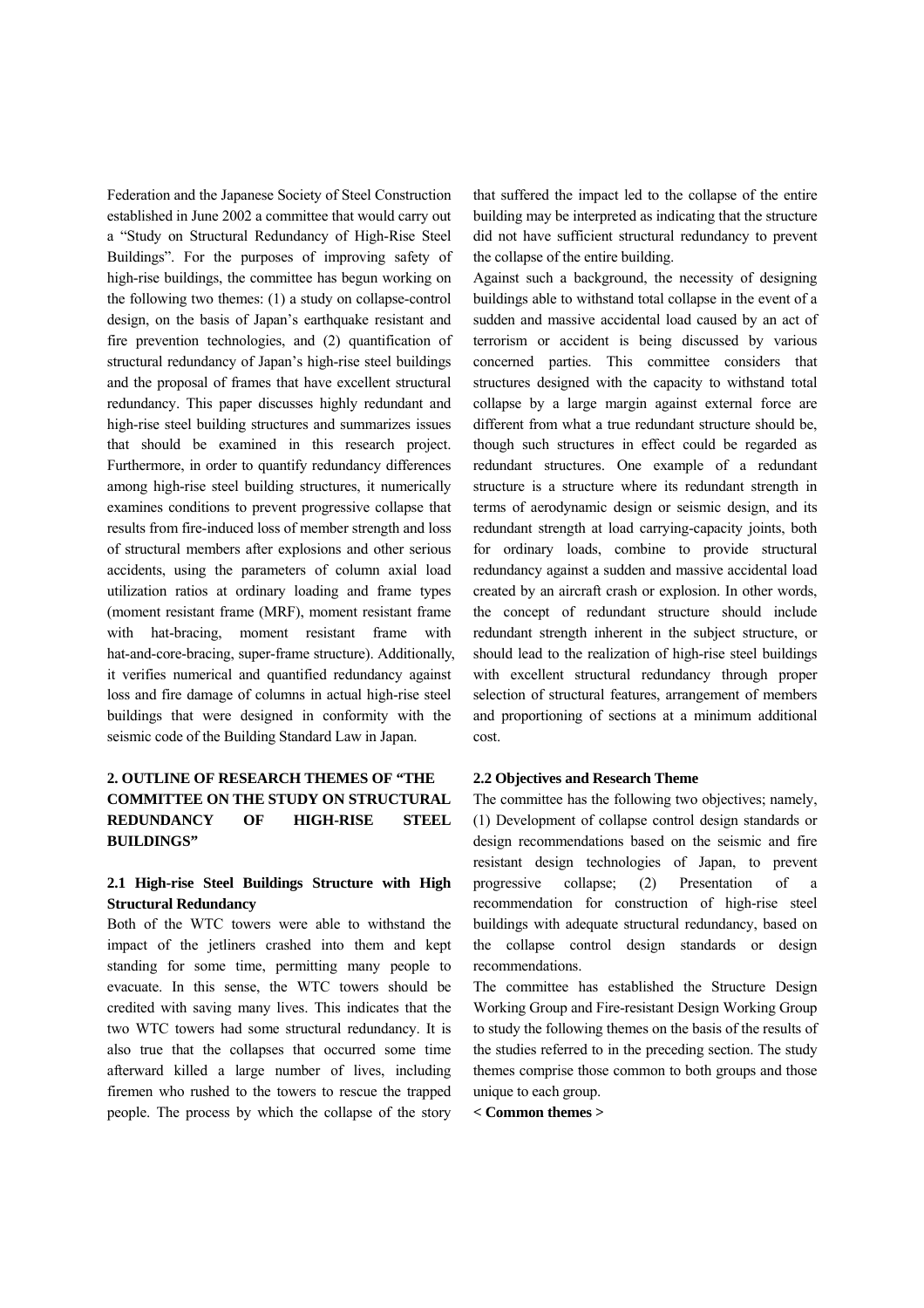- 1. Establishment of a clear definition of the terms "local collapse" and "progressive collapse" as design terminology to be considered in design work
- 2. Evaluation of differences in structural redundancy according to the frame type (moment resistant frame (MRF), moment resistant frame with hat-bracing, moment resistant frame with hat-and-core-bracing, super-frame structure, cf. Fig.1)
- 3. Proper structural redundancy of steel building from the viewpoint of risk management
- 4. Development of collapse control design recommendations or guidelines

### < **Structure Design Working Group >**

- 5. Evaluation of resistance to story collapse and to the loss of main structural members to prevent total collapse
- 6. Evaluation of the effect of the load-carrying-capacity joint and full penetration welding of joints connecting columns on the above-mentioned stability of frames
- 7. Clarification of the behavior of members under explosion and impact load conditions
- 8. Approach to structural redundancy of such space structures as shells, domes, etc.

#### **< Fire-resistant Design Working Group >**

- 9. Improved accuracy of thermal analysis through acquisition of loaded heat test data on the cross-sections of large and thick members used for high-rise buildings, and numerical simulation based on such data
- 10. Study of fire-resistant specifications and floor construction, and systems and methods for connecting the floor and the main building structure
- 11. Evaluation of fire resistance efficiency of high strength bolted connections
- 12. Study of technical measures to improve fire resistant redundancy (use of CFT structure, fire resistant steel and fire partitions, etc.)

The Structure Design Working Group will divide the progressive collapse mode of seismically and aerodynamically designed high-rise steel buildings into two types as mentioned below, and analyze the stability of frames for each collapse mode. The analysis will use the region in which the main member is believed to be lost, strength and deformation capacity of joints as parameters, and obtain the critical axial force ratio of columns at the time of collapse for each type of frame. Further, the working group will clarify the behavior of members subjected to explosion and impact load conditions, referring to the high-speed-loading test on the members and joints connecting columns and beams after the Hyogo-Ken-Nanbu Earthquake 1995 (Great Hanshin-Awaji Earthquake). In this way, the working group will clarify the stability of members and joints against accidental loads. The working group will also study approaches to structural redundancy of such large space structures as shells, domes, etc., one of the main structure themes of this committee.

The Fire-resistant Design Working Group is promoting a study on the degree of structural redundancy (patterns of damage) of high-rise steel buildings having seismic and fire-resistant design, with the burning area as a parameter. More specifically, the study aims to clarify the structural stability at elevated temperatures for each frame type. In this study, the accuracy of the evaluation on high temperature resistance of steel parts is important. Data on loaded heating tests on the cross-sections of thick steel members used for high-rise steel buildings are virtually nonexistent. Accordingly, the working group is conducting a loaded heat test on the standard heating temperature-time curve/hydrocarbon curve of ISO834 in order to acquire data. The working group intends to increase the accuracy of thermal analysis by conducting numerical simulations using these data.

The working group considers the effects of the fire-resistance specifications of the floor, the type of joint connecting the floor with the main structure, and the joint structure between columns and beams on the structural redundancy of total structure to be very great. The working group is studying the fire-resistance performance of the floors and high strength friction type bolted connections used in Japan (rigid joint), and also presents recommendations on upgrading structural redundancy.

The above study will identify members and connecting parts constituting the key elements required to secure good redundancy from both structural and fire-resistance viewpoints. In effect, these key elements should be preferentially protected. The working group presents recommendations for the design of steel buildings with superior structural redundancy after study on technical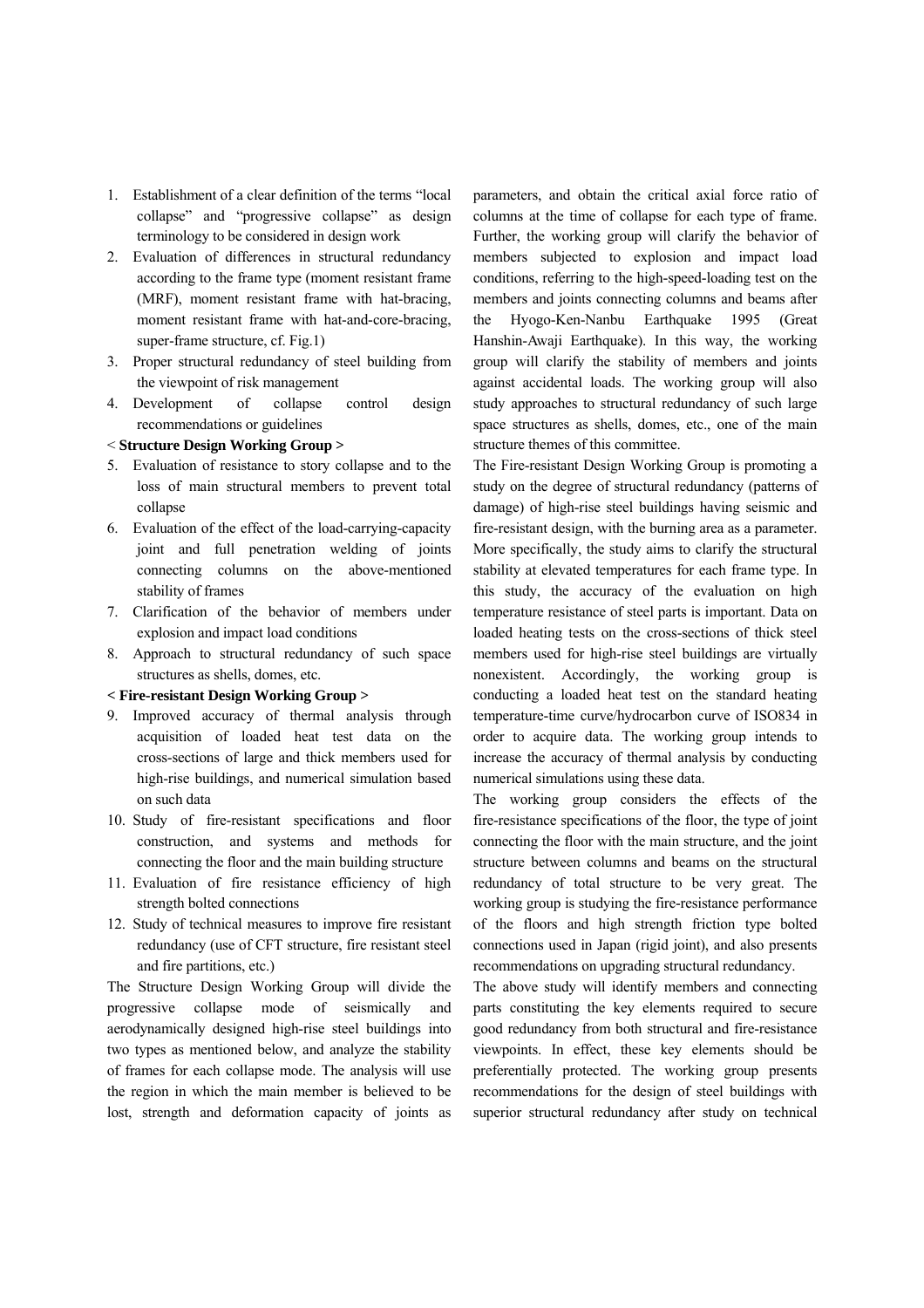measures that reduce incremental costs, such as use of CFT columns, fire resistant steel, and methods for installing fire partitions.

#### **3. PREVENTION OF PROGRESSIVE COLLAPSE**

# **3.1 Mode of Progressive Collapse**

The committee classifies progressive collapse into two modes as shown in Fig. 1, and is promoting research into the conditions that will prevent progressive collapse for each of the modes. Mode 1 of Fig. 1 illustrates propagation of story collapse to the lower stories. This mode represents the case where a collapse occurs on a certain story (called initial collapse story - it can be more than one story), all stories above this story fall perpendicularly in a mass, and the vertical load resistant members (columns) of the story or stories just beneath cannot sustain the impact. Mode 2 represents progressive collapses that occur on stories above the initial collapse story. If a vertical element of the load-bearing strength of the initial collapse story is lost and load transfer occurs, and if the members adjacent to the lost vertical resistance can sustain the rearranged loads, the progressive collapse of this mode does not occur. This mode occurred to the exterior columns of the WTC towers. In the case of the WTC towers, a Mode 1 collapse occurred following the Mode 2 collapse. The WTC tower case is being evaluated without a clear distinction being made between these two modes, because these two modes of collapse occurred consecutively. In studying conditions that will prevent these two collapse modes from occurring, it is necessary to study such conditions, with the two modes clearly differentiated. This paper omits a review of Mode 1 progressive collapse, though when a certain layer of a high-rise building is collapsed and then a combination of this initially collapsed layer and its upper floors fall rigidly, we might determine whether vertical load resistant members of the most fragile layer of lower floors in the collapsed layer can withstand this drop, considering the robustness of seismic design high-rise buildings in Japan and referring to studies conducted by Bazant 3) et al. The study will focus on the prevention of Mode 2 progressive collapse.

## **3.2 Prevention of Mode 2 Progressive Collapse**

The following pages compare a super-frame structure equipped with hysteretic dampers installed to reduce response to seismic movements and a moment resistant frame, in terms of the stability of the entire frame structure against a local collapse, by means of static analysis. The study includes a static analysis simulating the condition in which main members are lost as the result of an explosion and an analysis on stability of the frame at high temperatures, based on the assumption that the frame is heated by a fire.

# **3.2.1 Structural Stability after Loss of Main Members or at the Time of Fire**

This sub section presents an analysis of the behavior of the entire steel frame structure, where columns have been lost or have buckled at high temperatures, concerning steel frame structures where such main members as columns and beams are lost, or which are exposed to the heat of a fire. Here, steel frame structures, where such main members as columns and beams have been lost, are subjected to an ordinary statistical analysis against the vertical load without using the main members that have been assumed lost.

Regarding a steel frame structure exposed to the heat of a fire, collapse temperatures of the frames are calculated to study structural stability at elevated temperatures.

Furumura et al[4]. have shown that plasticity of members caused by temperature rise does not lead directly to the collapse of the entire frame structure. They also have shown that elevated temperatures far exceeding the allowable temperature in the Building Standard Law of Japan do not compromise the structural integrity of steel frame structures. On the other hand, the collapse of the WTC towers indicates the possibility that, if a very large portion of the frame structure is exposed to high temperatures, the frame structure can eventually become totally and destructively unstable[3]. Thus, there is clearly a real need to study structural stability at elevated temperatures in order to prevent progressive collapse as a result of fire load.

This study regards the unstable process affecting the frame as a process of snap through from a condition of static balance into another condition. In a stable process where the temperature of members can rise without causing buckling of columns, the behavior of frames can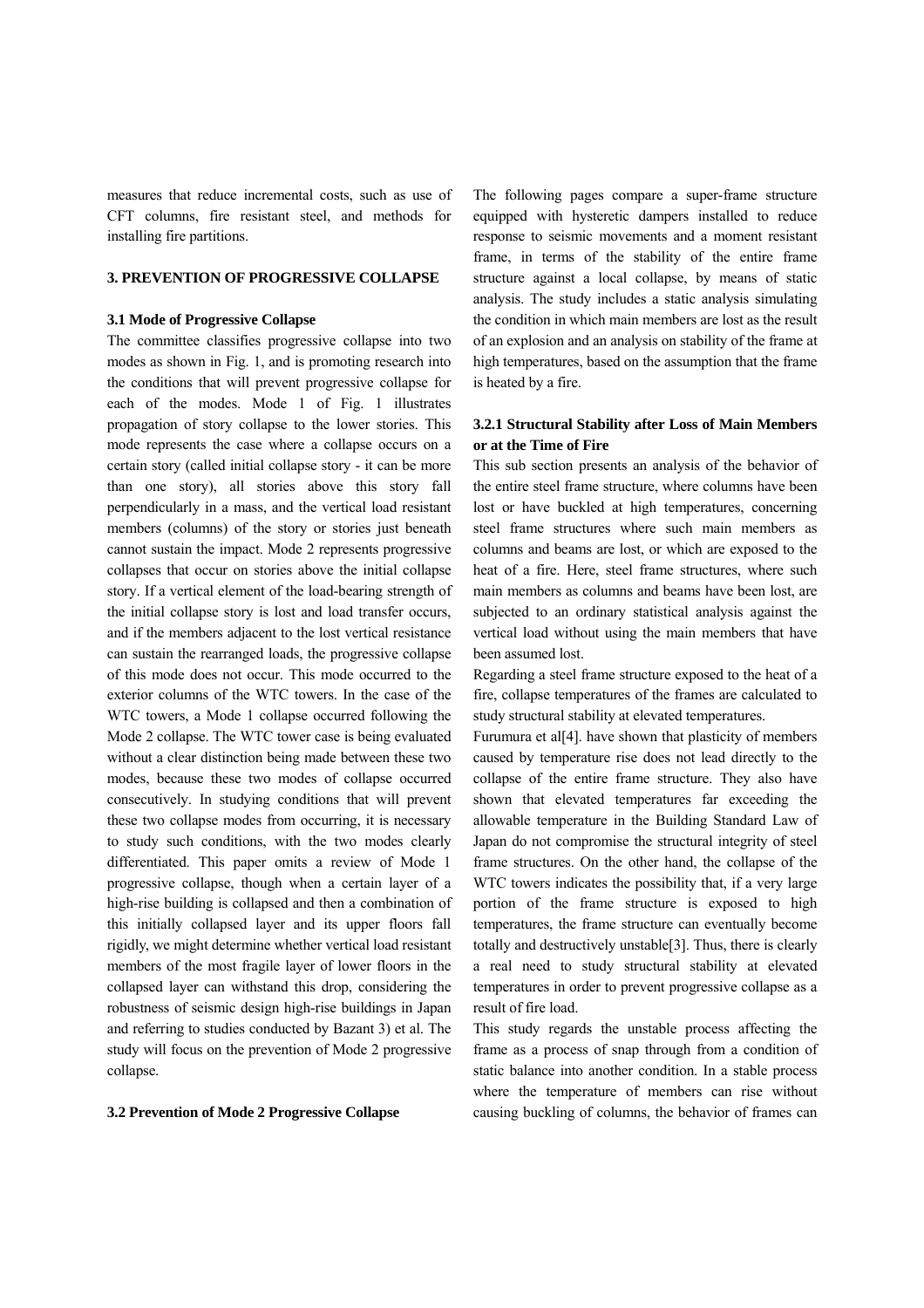be analyzed from the standpoint of load control. However, in an unstable process, temperature rise is suspended until the process of snap through is finished, and the frame is analyzed from the standpoint of displacement control. This approach has made it possible to solve a number of structural stability problems that occur at elevated temperatures, and the ultimate states or collapse temperatures of the frame at the time of fire have been clarified. Regarding theories on the dynamics governing the behavior of frames after column buckling at elevated temperatures, reference

should be made to the literature[5][6].

The following section presents a study on the axial load utilization ratio that can alleviate the unstable conditions of the frame caused by the loss of major members and the instability of frames at elevated temperatures, and also structural forms that can prevent Mode 2 progressive collapse.

## **3.2.2 Numerical Analysis Model and Method of Analysis**

Numerical analysis can be used in the design of four types of frames for 10-story buildings; namely, moment resistant frame, moment resistant frame with hat-bracing or hat-core-bracing, and super-frame structure (cf. Fig.2). We assumed that hysteretic dampers of buckling-restraint brace type, increasingly used in Japan recently, are used. The members are regarded as having been joined by load-carrying-capacity joints.

The process of collapse is studied for four patterns of main member loss as shown in Fig. 3 and the same in six types of fire as shown in Fig. 4. Fig. 3 shows patterns of main member loss in super-frame structures, but the same patterns of loss (location where losses occur) are applied to other types of frames. Fig.4 shows the locations of fires using the moment resistant frame, but the same locations apply to other types of frames.

In Fig.3, the design ordinary loading is proportionally distributed, and axial load utilization ratios of columns at the time of collapse are calculated for each case. In cases of fire where the axial load utilization ratio of the interior column is,

 $\bar{p}$  *N*/*A* $\sigma$ <sub>y</sub> = 0.25,0.3,0.35,0.4,0.45, the collapse temperature is calculated for each case. For both cases

fires or losses of main members are assumed, the slenderness ratio of columns is set at  $=$   $\ell$  *i* =25.5 and the column load utilization ratio of exterior columns is set at 1/2 that of the interior columns.

Also, uniformly distributed loadings on beams are set by the following normalized load, *q*

$$
q = \frac{q\ell^2}{16M_p}
$$

where *l* and  $M_p$  respectively represent length of span and full plastic bending moment of the beam. *q* indicates the load factor with respect to the collapse load of the

fix-supported beams under a uniform load, and.  $q = 0.15$ 

when  $\bar{p}$  =0.45. This means that a load equivalent to 15% of the ultimate collapse load under a uniform load is normally placed on the beam.

The amount of bracing used is the same for the moment resistant frame with hat-and-core-bracing and the super-frame structure. The steel materials are all JIS G 3136 SN400 (  $_v=235N/mm^2$ ). Table 1 gives cross-sectional dimensions of the member and load conditions.

In calculating the collapse temperature, we assumed that the temperature of the portions indicated by the bold lines in Fig. 4 is uniformly raised and other portions are held at room temperature. The rate of thermal expansion of steel,  $\alpha$ , is assumed not to vary with the temperature but to remain constant at  $12\times10^{-6}$ °C.

Collapse temperature is calculated with FEM, incorporating elasto-plasticity, linear expansion of the steel material at elevated temperatures, and finite displacements of frames. In this analysis, the yield strength and the stress-strain relationships[5] are assumed to follow the assumptions given in Table 2. The strength of the steel material declines as temperature rises, and the stress-strain relationships vary accordingly. Fig. 5 shows stress-strain relationships of structural steel, JIS G 3136 SN400, at different temperatures. It may be noted from the figure that the strength of the steel begins to decline as the temperature exceeds 400°C, and becomes 1/3 and 1/7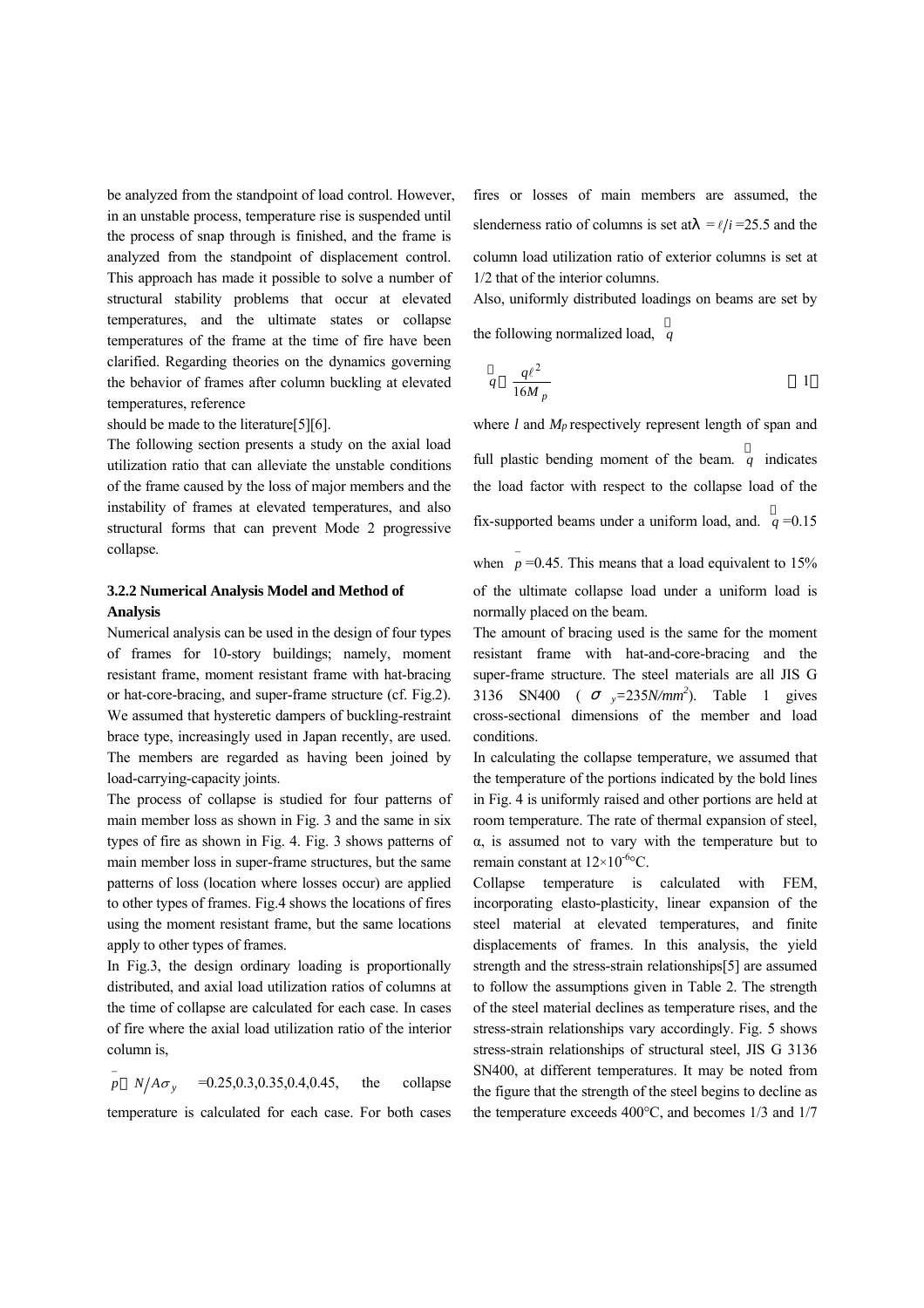the strength at room temperature at 600°C and 700°C, respectively. Naturally, it follows that steel columns buckle under lower loads at high temperatures than at room temperature.

This analysis defines the total collapse as either of the following two conditions. One is a condition in which the vertical displacement of the burning story or of the story where the main members were lost reached the story above ((a) of Fig. 10). The other is the condition where the analysis is unable to obtain a convergent solution and unable to redistribute the load.

#### **3.2.3 Results of Analysis and Discussion**

Fig. 6 and Fig.7 show the results of analysis for fire cases. Fig. 6 shows collapse temperatures produced by each analytical model versus the scale of the fire. Results are shown for two cases where the axial load utilization ratio of the interior column is  $\overline{p}$  0.225,0.45. It may be noted from Fig. 8 that, in the case where the load utilization ratio of the interior column is  $\bar{p}$  0.225, the collapse temperature is about the same, irrespective of the type of frame. In the case where the axial load utilization of the

interior column is  $\bar{p}$  0.45, under a relatively high axial force of ordinary load, the collapse temperatures are higher for frame structures equipped with seismic members than for the moment resistant frame, for localized fire scales of Cases 1 to 4, or analytical cases where exterior columns do not yield to buckling. However, in Cases 4-2 and 5 where large fires are so massive that even the exterior columns yield to buckling, the collapse temperature does not vary with the frame structure. Fig. 7 shows the fire collapse temperature for each case versus the frame structure. When the scale of the fire is larger, the collapse temperature is higher for frame structures equipped with seismic members than for the moment resistant frame. Fig. 8 shows the obtained relationship between the axial load utilization ratio of the interior column and collapse temperature for each frame structure. The bold line on the figure is a series of normalized numbers obtained by the stress values that give one percent strain on the stress-strain curve for each assumed temperature divided by the yield stress

 $(235N/mm<sup>2</sup>)$  at room temperature. The distance between the curve for each frame structure and this bold line may be considered to indicate the degree of structural redundancy of each structure. It may be noted that frame structures equipped with seismic members and frames with smaller axial load utilization ratios have greater allowances. It also indicates that the frame structure with greater axial load utilization ratios and frame structures equipped with fewer seismic members are more in danger of total collapse as simulated by the distorted structures shown in Fig. 9.

Regarding analyses of cases assuming the loss of major members (Case 2), Fig. 10 shows the distortion caused by the loss of three interior first story columns where the

axial load utilization is  $\bar{p}$  0.45. In the case of the moment resistant frame, the beam of the second story comes down to the ground, meaning that the collapse of the first story leads to total collapse. By contrast, despite the loss of interior columns and the bracing, the collapse of the first story does not result in total collapse. Fig. 11 and Fig.12 show the values for axial load utilization ratio versus frame structure type and versus cases for main member loss, respectively. It is evident from Fig. 11 and Fig.12 that the collapse critical axial force ratio is higher for the super-frame structure than for other structures. The moment resistant frame can withstand the loss of a considerable number of vertical load supporting members, provided that the axial load utilization is not greater than 0.3. In the case of the moment resistant frame with hat-bracing and with hat-and-core-bracing, the collapse critical axial force ratio is larger than the moment resistant frame, indicating higher resistance of the former to loss of the vertical load supporting members.

As discussed above, it is possible to estimate resistance to Mode 2 progressive collapse from the value of the axial load utilization ratio of columns under ordinary load.

# **3.3 Analysis of the behavior of actual Japanese high-rise steel buildings against unexpected external force (loss of members)**

Next, taking an example of an over 60m high-rise steel office building that was designed in conformity with the seismic code of the Building Standard Law in Japan, we estimated numerical redundancy against excitation (local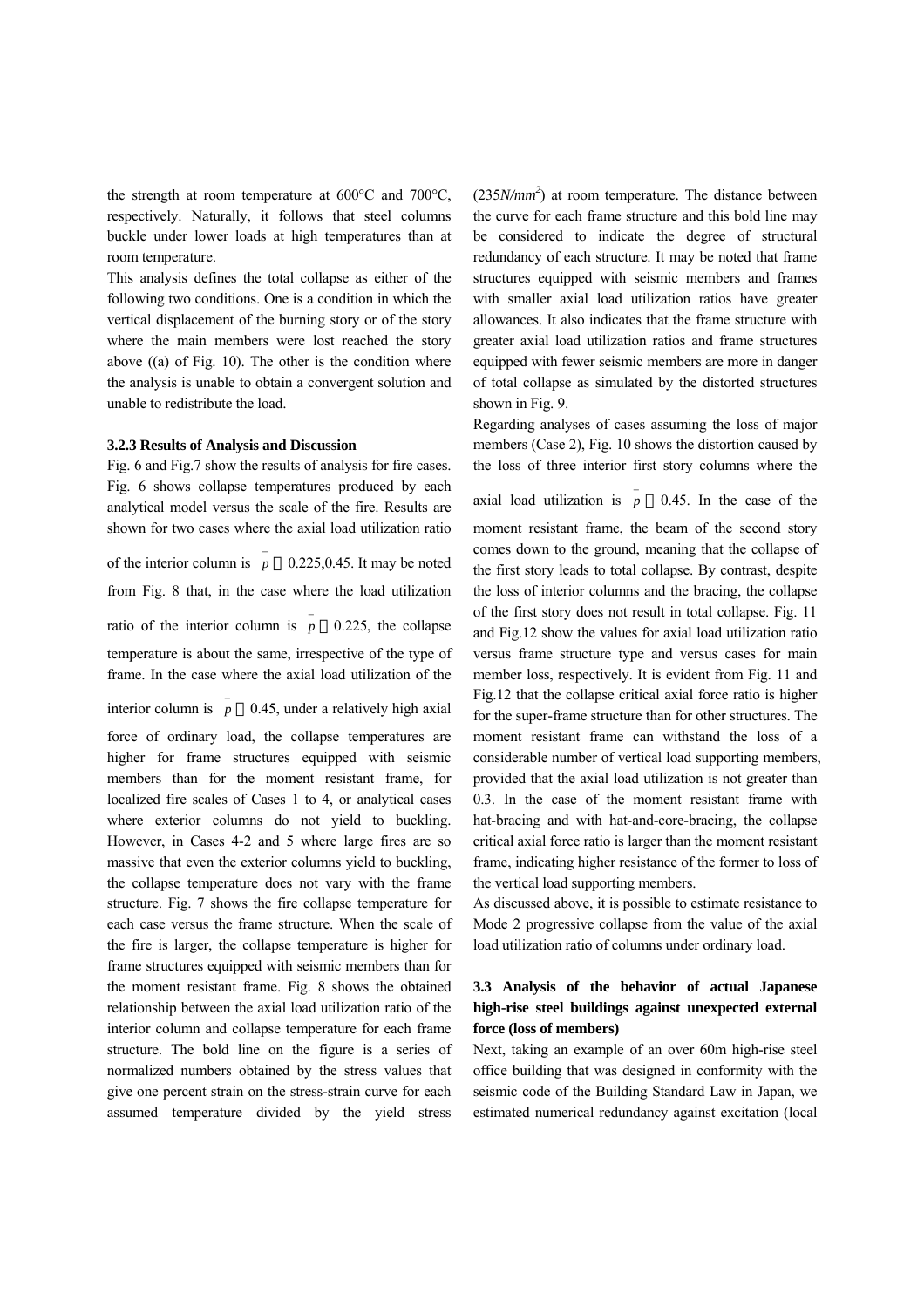fracture etc.) that is not assumed in the design, and identified its characteristics.

#### **3.3.1 Outline of target models**

Designing the building structures in Japan, a country prone to frequent earthquakes, covers seismic and wind loads as well as ordinary vertical loads. Member cross-sections of columns and beams that make up the structures often depend on these horizontal loads. Fig. 13 shows a floor plan and an elevation of a target building. The target is an office building that has 27 levels above the ground, a maximum height of about 130 m, a basic column span of 6.4 m and a steel moment resistant frame structure. A typical floor has a plane shape of one-sided core type and an area of  $57.6 \text{ m} \times 24.5 \text{ m}$ . A column-span in a longitudinal direction and a beam-span extend 6.4 m and 17.5 m, respectively. Beams make up an office without columns. All main frame cross-sections will be determined based on seismic and wind loads. A column has a built-up box cross-section that includes two types of 750×750 and 650×650, and a thickness of 25 to 45 mm. It is made of JIS G 3136 SN490C steel.

The girder has a built-up H or roll H section. Its height on a standard floor is 850 mm while it is 1,000 to 1,500 mm on the lower and top floors. Flange thickness is 25 to 32 mm. The flange is made entirely of JIS G 3136 SN490B steel. The beam is made of roll H-shaped JIS G 3036 SS400 steel. In addition, the slab is made of RC produced with deck plate permanent forms as shown in Fig. 14. Lightweight Class 1 concrete is used for the slab.

Connection methods are described next. A column-to-column joint is connected by full face field butt welding and is a full strength joint. On the other hand, columns and beams are connected by high strength friction type bolted connections on which a beam flange is field welded and a gusset plate is used for a web.

Assuming that a column axial load utilization ratio is defined as the ratio of ordinary vertical load to column ultimate axial strength, the force ratio will be approximately 0.1 to 0.35 (if it is defined as the ratio of ordinary vertical load to column yield strength, it will be 0.0008 to 0.307.), and is smaller at a corner column where axial force varies greatly under a horizontal load.

#### **3.3.2 Analysis model and method**

In order to develop an analysis model, columns and girders were modeled as beam elements to link the elements for a 3-D model. A material non-linear is determined from a bilinear σ − ε relation for each nodal point shown in Fig. 15. In this case, it was decided that the yield point would be 1.1 times the specification material strength.

A non-linear static incremental analysis was made for the following four cases based on NASTRAN, a general-purpose analysis program, taking the locations where columns were lost as a parameter.

Case 1: Loss of first-floor center columns, Case 2: Loss of first-floor corner columns, Case 3: Loss of  $20<sup>th</sup>$  floor center columns, Case 4: Loss of 20<sup>th</sup> floor corner columns More specifically, columns were removed one by one to determine a collapse critical state, i.e. the state where stationary axial force cannot be maintained any longer.

### **3.3.3 Analysis Results**

Analysis results for each case are shown as follows:

(Case 1) Frames were stable after the loss of 6 center columns. Plastic hinge occurred at each end of the girders in the center of the  $1<sup>st</sup>$  to  $19<sup>th</sup>$  floors, which formed a beam sideway's mechanism. In the next step, the frames became unstable after the loss of 8 center columns.

(Case 2) Frames were stable after the loss of 5 corner columns. Plastic hinge occurred at each end of the girders in the corner of the  $1<sup>st</sup>$  to  $13<sup>th</sup>$  floors, which formed a beam sideway's mechanism. In the next step, the frames became unstable after the loss of 6 corner columns.

(Case 3) Frames were stable after the loss of 8 center columns. Plastic hinge occurred at each end of the girders on the  $20<sup>th</sup>$  to roof floors, which formed a beam sideway's mechanism. In the next step, the frames became unstable after the loss of the 10 center columns.

(Case 4) Frames were stable after the loss of 7 corner columns. Plastic hinge occurred at each end of the girders on  $20<sup>th</sup>$  to roof floors, which formed a beam sideway's mechanism. In the next step, the frames became unstable after the loss of 8 corner columns.

Deformation at collapse in Case 1 is shown in Fig. 16. In addition, redistribution of ordinary loads induced by lost columns, that was estimated based on the axial force exerted on the first floor under the collapse critical state in Case 1, is shown in Fig. 17. Assuming that the total of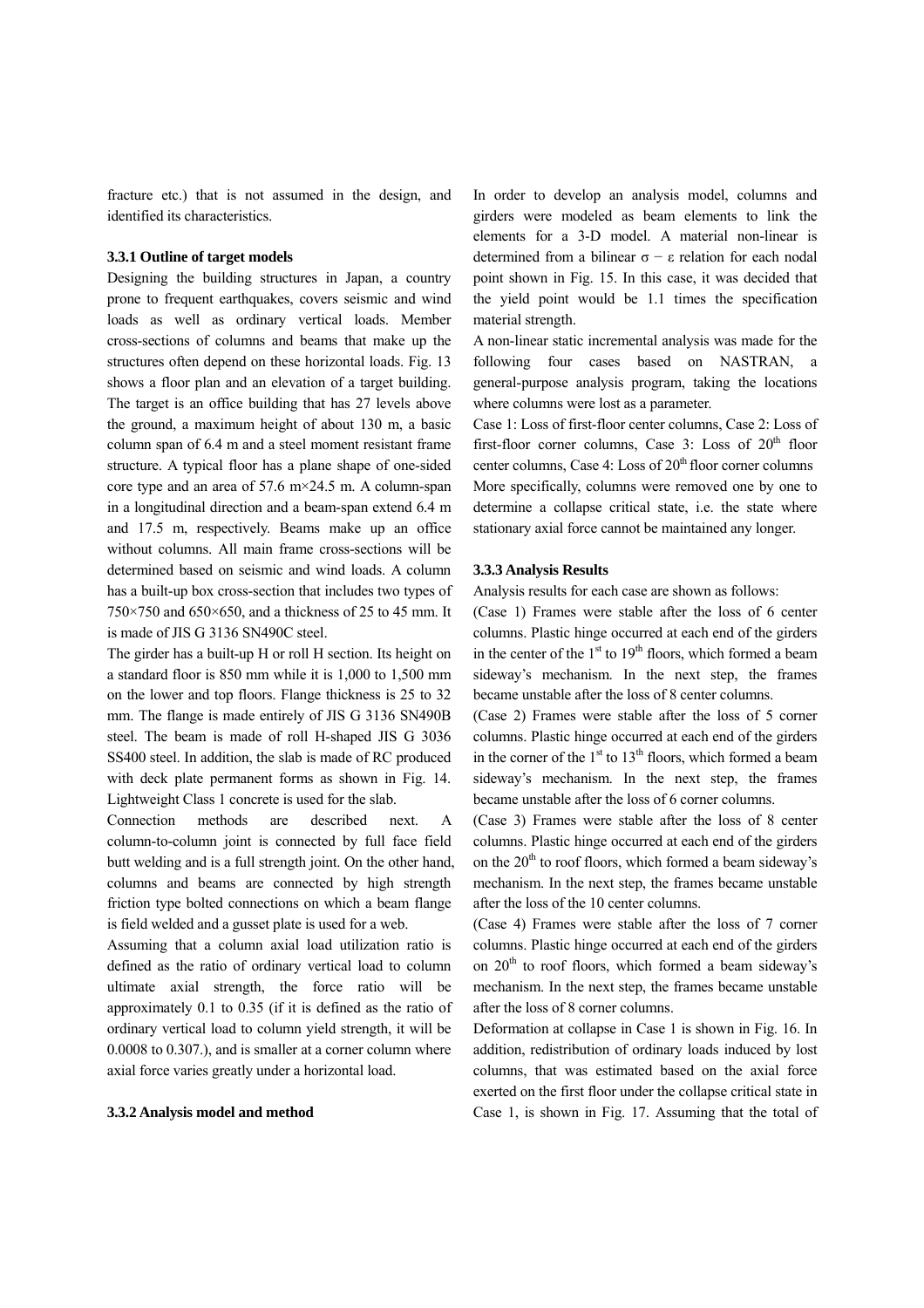shear force that was applied to the  $2<sup>nd</sup>$  to roof floor beams on row Y1 (section of X8-X9) and to those beams on rows X6-X8 (section of Y1-Y4) equals the ordinary vertical load that was redistributed to the frames perpendicular to the same cross section and in the same cross section, respectively and which the columns should have borne, the ratio of shear force of both frames reached about 7:3. Vertical load is redistributed to the frames perpendicular to the same cross section via a 17.5 m long span beam. For this reason, though the vertical force redistributed is smaller than that to the frames in the same cross section via a 6.4 m uniform span beam, a long span beam can be found to contribute to also redistribution of ordinary vertical load and produce promising three-dimensional effects during great deformation.

#### **3.3.4 Discussion and Summary**

After conducting an analysis on the massive deformation occasioned by the loss of columns in an actual 27-story one side core type office building with 6.4 m-column grids and 17.5 m long span beams, the building was confirmed to be able to support ordinary vertical loads following loss of 15 to 20% of all columns. We next consider analysis results in the following 1),2),3).

1) Allowance degree of column and beam member cross-sections

Members of this building structure, as described above, have a low ratio of column axial force to ordinary vertical load, approximately 0.1 to 0.35. Even a 17.5 m long span beam has a low ratio of end long-term bending moment to full plastic moment, approximately 0.2 to 0.3. These allowance degrees are main contributors, in that the frames could be maintained even after the loss of a substantial number of columns.

2) Structure type and three-dimensional effects

All columns and beams serve as elements resistant to horizontal load, so all column-to-beam connections are rigidly jointed to form a mechanism by which seismic elements are distributed to the overall building. This structure type enables three-dimensional load redistribution.

3) Difference between effects of loss of center and corner columns

When columns are lost, their upper moment resistant frames redistribute loads that the columns bore. When center and corner columns are lost, the loads are redistributed by both-end support frames and cantilever frames, respectively. This analysis did not show a great difference between these frames, but the cantilever frames could not support the vertical load earlier than the both-end support frames.

This analysis assumes that member and column/beam connections have sufficient plastic deformation capacity. It goes without saying that the prevention of brittle fracture against this presumption will be a condition for designing a highly structurally redundant building.

In this paper, the effects of static loading to the members were examined. Dynamic effects of the instantaneous loss of columns should be reviewed in the future.

# **3.4 Analysis of the behavior of actual Japanese high-rise steel buildings against unexpected fire**

Here, taking the same example as in 3.3, we conducted an analysis on fire response against an external force that exceeds the criteria for standard fire resistance design, and identified characteristics.

## **3.4.1 Analysis model and method**

In order to develop an analysis model for the same building as in 3.3, a 2-D model was selected that covers the Y1 row shown in Figs. 13 and 19. We decided to select an equation that was described in the "Guidelines for Steel Structure Fire Resistance Design" of the Architectural Institute of Japan as a steel  $\sigma$  – ε relation for fire response analysis shown in Figs.18.

Our own analysis program was used to conduct fire response analysis on a total of 24 cases where a combination of a fire floor and a layer direction fire extension is taken as a parameter, shown in Figs.19 and 20.

Fire floor: First floor (3-hour fire resistance),  $14<sup>th</sup>$  (2-hour fire resistance),  $24<sup>th</sup>$  (1-hour fire resistance)

Layer direction fire extension: Proximity to layer ends (4 cases), proximity to layer center (3 cases), overall layer (1 case)

#### **3.4.2 Analysis results**

In Fig. 21, we summarized the relation between the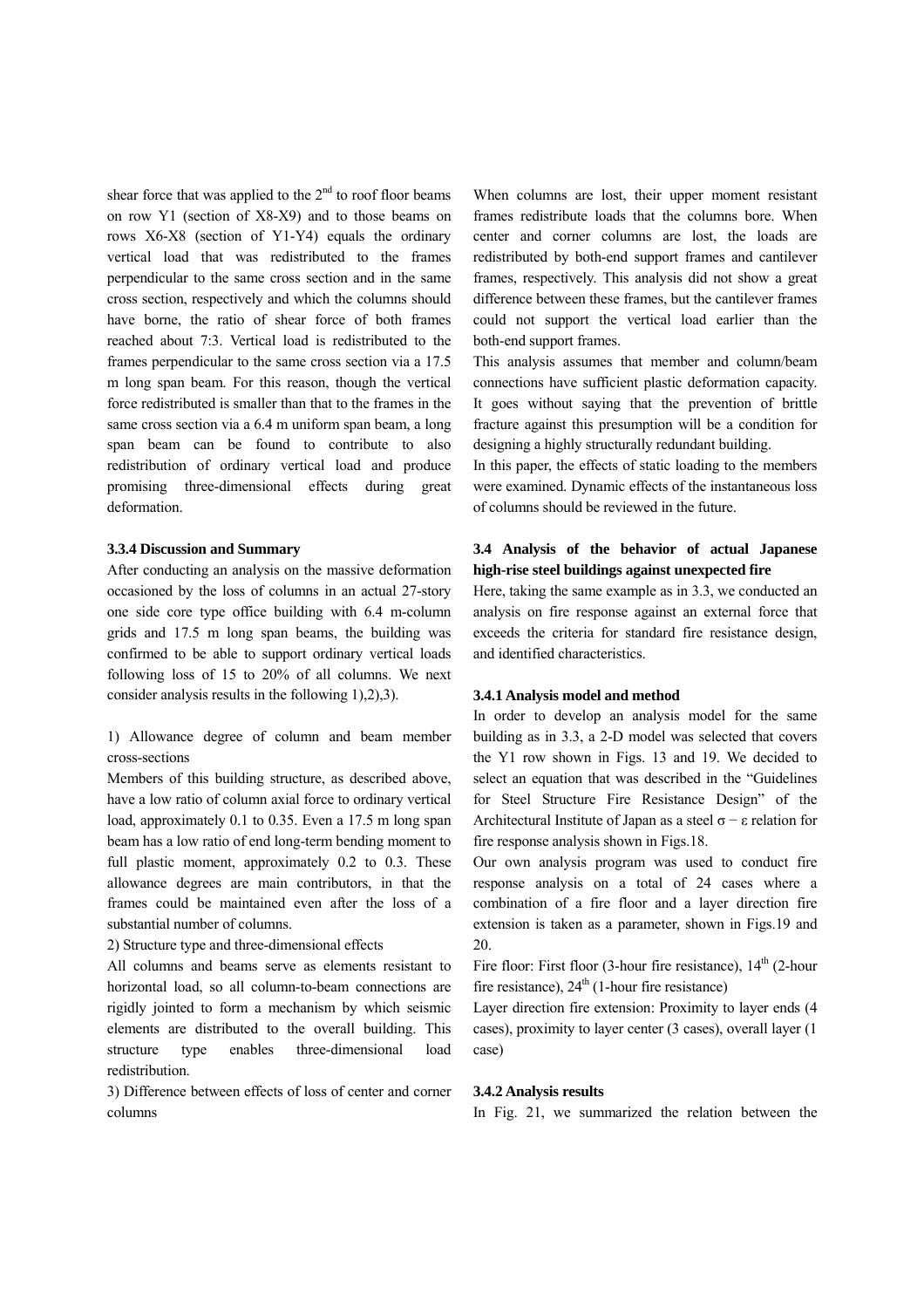obtained frame collapse temperature and the number of columns that were heated by fire in a block defined for each case in the analysis parameters. Steel that was used for fire response analysis has high-temperature characteristics where its strength declines to 0 at 750°C, so the analysis is terminated when a frame member is heated to a temperature of 750°C. For this reason, it can be considered that a frame will not totally collapse when the collapse temperature of the frame reaches 750°C. Hence, when a fire breaks out in the lowest layer, as in the side fire case, the heating of three spans from the side and 6 columns or more may cause total frame collapse.

#### **3.4.3 Discussion and Summary**

We next consider analysis results in the following 1, 2, 2, 3).

1) Effects of layer direction fire spread difference on collapse temperature

In the center fire case, the heating of 5 spans in the center and 6 columns or more may cause total frame collapse. In addition, comparing the side fire case with the center fire case, the heating of fewer columns in the former than in the latter caused frame collapse even at the same frame collapse temperature. It was found that when a fire breaks out at the side instead of the center, namely, where an unexpected fire load is applied to perimeter columns or corner columns, this may easily lead to total collapse.

Fig. 22 shows deformation of a frame in the proximity of its collapse in Case  $5$  and Case  $6$  on the  $14<sup>th</sup>$  floor. According to the analysis results, it can be assumed that the frame will be only locally collapsed due to the fact that its collapse temperature is 750°C as seen in Case 5. On the other hand, there is high possibility that the frame will totally collapse when its collapse temperature is 711°C as seen in Case 6.

2) Effects of column axial load utilization ratio to frame collapse temperature

Fig. 23 summarizes the relation between the obtained frame collapse temperature and the axial load utilization ratio of a fire-heated center column. The axial load utilization ratio is expressed at room temperature before heating of the column. The bold line in the figure shows the ratio of stress at 1 % of distortion and yield strength at room temperature in a σ-ε relation for each temperature of the materials used for analysis. The distance between this

line and the collapse temperature for each case represents the structural redundancy. According to the analysis results, collapse temperature decreases with increasing fire blocks and becomes asymptotic to a curve of material characteristics. In Case 8 that shows the effect of fire on an overall layer, it was found that the collapse temperature of a frame will be equal to that of a single column. According to the results, however, the frame collapse temperature almost coincides with the above curve (heavy line), so the adequacy of the analysis is demonstrated.

3) Relation between frame collapse temperature and beam deflection

Fig. 24 shows the relation between maximum deflection and member temperature of a heated beam. A filled circle and a void circle show the analysis results for Case 5 and 6, respectively. For reference, a heating curve and]criteria of beam deflection (l 2=800d 1 span, d: beam height) that are often used in current fire resistance design are shown by the bold line. From Figs. 22 and 24, it can be seen that in Case 5 where a frame may be only locally collapsed, excessive beam deflection can lead to beam collapse. In addition, cases where the frame may be only locally collapsed are all dominated by beam deflection, so the relation "local collapse"="beam collapse" can be established.

For more information, Case 5 shows that beam deflection is well over normal fire resistance design criteria. This fire response analysis implies an example of behavior tracking when so-called unexpected external force is applied to the building structures, such as when fire resistant covering materials are lost due to some external factors and when a fire breaks out that exceeds usually assumed fire load.

In the model used for this analysis, as discussed in 3.3, a beam end has a rigid joint framed structure. When a beam end has a pin joint framed structure, it is extremely difficult to redistribute stress to the sound beams above a fire floor. In order to provide structural redundancy, stress redistribution frames such as hat truss and belt truss types are required.

#### **4. CONCLUSIONS**

This paper outlines the joint research program of the Japan Iron and Steel Federation and the Japanese Society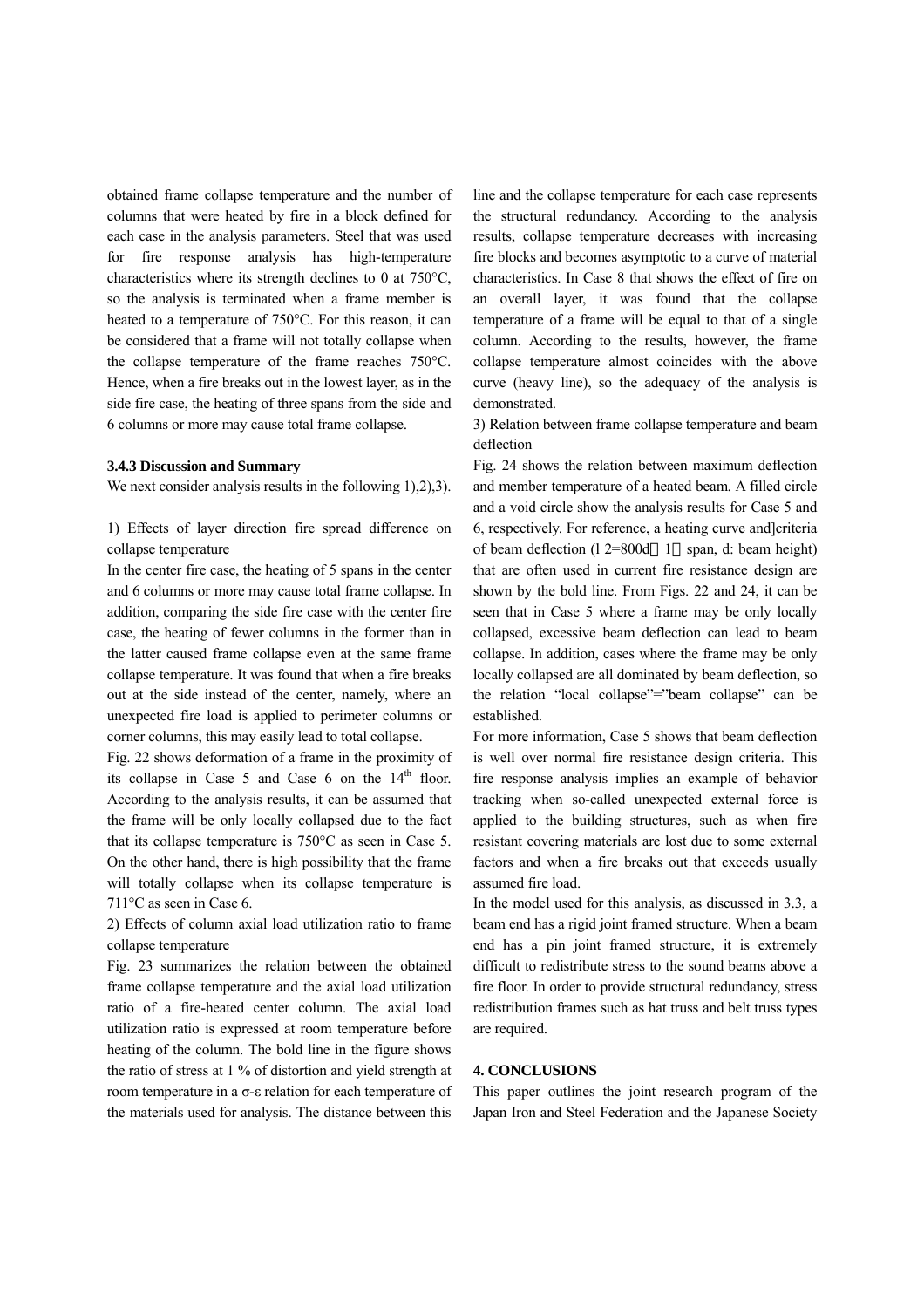of Steel Construction, and the committee charged to undertake a "Study on Structural Redundancy of High-Rise Steel Buildings". The study broke down the progressive collapse phenomenon into two modes, and conducted a study on the prevention of progressive collapses for both modes. The study was performed by conducting a series of numerical analyses of the effects of the reduction of strength of members as a result of fire and the loss of members by such accidents as an explosion on the structural redundancy of steel buildings, for different types of frame structure, with the axial load utilization ratio of column under an ordinary load used as a parameter. In summary, the study has led to the following conclusions.

- (1) Steel frame structures employing load-carrying capacity joints can withstand large-scale fires and loss of vertical load resistant members if the axial load utilization ratio of columns remains low.
- (2) Super-frame structures reinforced to create earthquake resistance by using hysteretic dampers have higher overall structural stability against local collapse than the moment resistant frame, when the strength of members is reduced by fires or structural members are lost as a result of accidents such as an explosion.
- (3) The axial load utilization ratio of a column under an ordinary load can be an effective parameter in studies to prevent progressive collapse. As far as the results of this study are concerned, it was found that the limit of the axial load utilization ratio of a column under an ordinary load is about 0.25, in order to prevent a progressive collapse.

Furthermore, taking an example of an actual high-rise steel office building that was designed in conformity with the seismic code of the Building Standard Law in Japan, we estimated numerical redundancy against an external force (column loss from explosion, member heating induced by fire beyond a fire partition) that is not assumed in the design, and identified its characteristics. The following results were obtained from the examination.

(4) When remaining frame members have a rigid joint structure after loss of columns, it is possible to redistribute the loads that failed columns bore and to

inhibit progressive collapse even if some columns are lost.

(5) If the region in which a fire breaks out or columns are lost is closer to the exterior of a building, the structural redundancy of the building will be reduced.

Japan's high-rise buildings designed to resist major earthquakes use a large number of braced members

as seismic members. Furthermore, very few have a moment resistant frame structure, as this is inferior in terms of stability when main members are lost as a result of fires or accidents. Recently, hysteretic dampers, that have excellent plastic deformation properties and that are intended to absorb input earthquake energy, are increasingly used as seismic members. The seismic design also increases the ability to withstand a progressive collapse. However, the primary purpose of these designs was not to prevent progressive collapses. In other words, seismic design, fire resistant design and design to prevent progressive collapses should be promoted in unison. This may be interpreted as indicating that, by adopting this approach, structures with not only excellent earthquake resistance but also with superior fire resistance and progressive collapse resistance may be constructed, with no great difficulty nor significant increase in cost.

The Corresponding Committee was established as part of CTBUH (Council of Tall Buildings and Urban Habitat) and the results of the study conducted by this committee will be disseminated worldwide through the Corresponding Committee.

The committee concludes this presentation by expressing their deepest condolences to the families of the more than 3,000 people who were killed by the terrorist attack on the WTC towers, including 479 men and women from the emergency services who sacrificed their lives in the execution of their noble mission, and the 157 aircraft crew who also lost their lives. The committee also hopes that this research will contribute to the upgrading of safety of steel structures.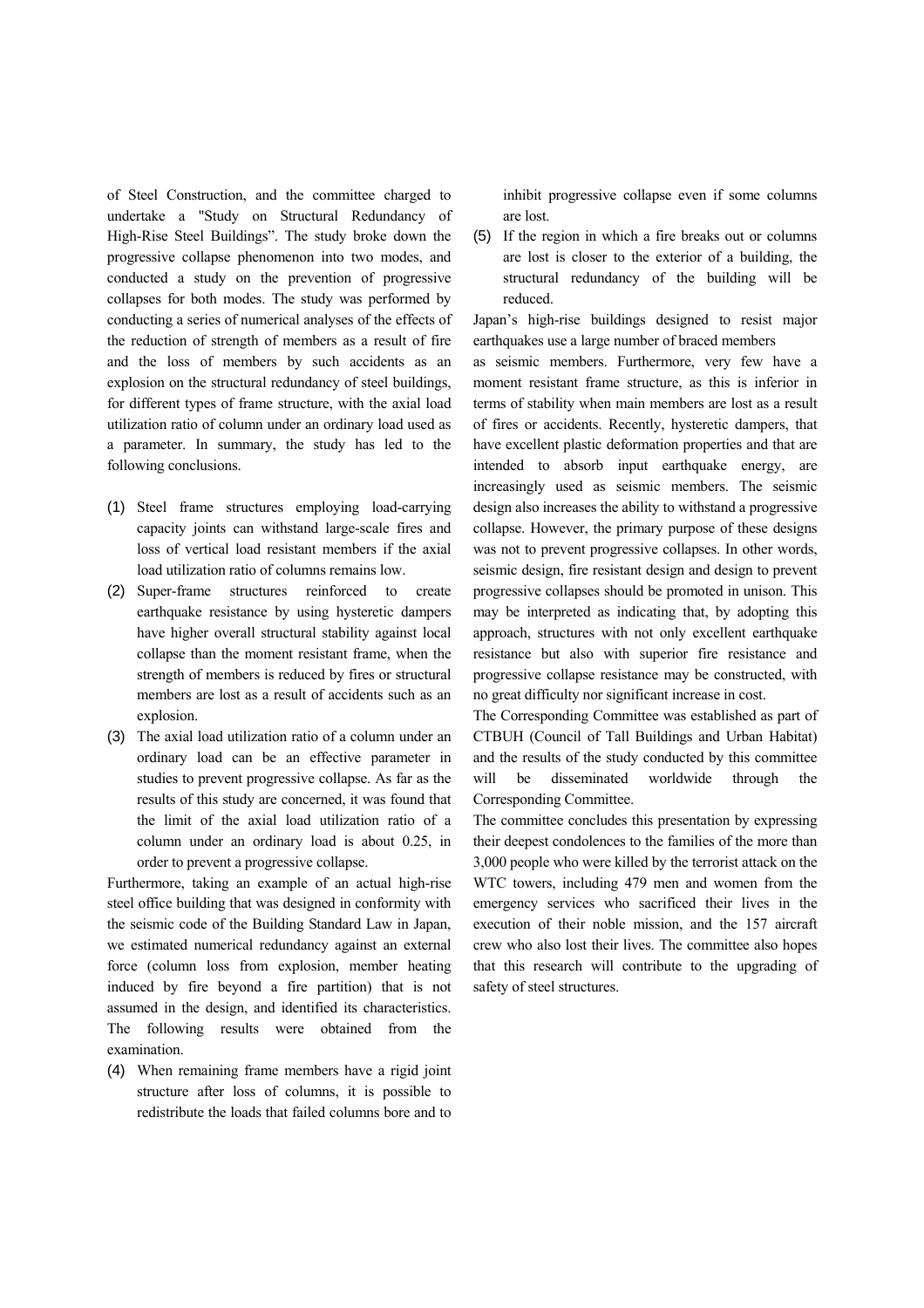| Section of frames                         |                                             |
|-------------------------------------------|---------------------------------------------|
| $\cdot$ Beam                              | : H-596x199x10x15 (for all structure)       |
| $\cdot$ Column                            | : $\Box$ -350x350x16 (all)                  |
| $\cdot$ Hat-bracing                       | : H-200x200x8x12 (all)                      |
| Hat-and-core bracing                      | : $H-200x200x10x15$ (Hat-and-core-bracing)  |
|                                           | $H-200x200x8x12$ (Superframe)               |
| Load conditions                           |                                             |
| Normalized loading on beam                | $q = \frac{qi^2}{16M_n} = 0.15$             |
| Column force ratio(The lowest story)<br>٠ | : $p = N/A$ $_{v} = 0.225, 0.3, 0.35, 0.45$ |

Table1 Section of frames and load conditions

Table2 Assumption for formulating yield strength and stress-strain relationship of structural steel SN400

$$
\sigma(\varepsilon, T) = \max \{\sigma^{(1)}(\varepsilon, T), \sigma^{(2)}(\varepsilon, T)\}
$$
\n
$$
\sigma^{(1)}(\varepsilon, T) = \min \{E_t \cdot \varepsilon, \sigma_{yt}\}
$$
\n
$$
\sigma^{(2)}(\varepsilon, T) = f^{(1)}(\varepsilon, T) + f^{(2)}(\varepsilon, T)
$$
\n
$$
f^{(1)}(\varepsilon, T) = \frac{E_h}{\left\{1 + \left(\frac{E_h}{\sigma_{ot}} \cdot \varepsilon\right)^n\right\}^{\frac{1}{n}}}, \qquad f^{(2)}(\varepsilon, T) = \frac{E_{pt} \cdot \varepsilon}{\sqrt{1 + \left(\frac{\varepsilon}{\varepsilon_2}\right)^2}}
$$
\n
$$
E_h = E_t - E_{pt}
$$
\n
$$
E_t = (1.0 - 0.905 \cdot 10^{-6} \cdot T^2) \cdot E_{RT}, \qquad E_{RT} = 2100t/cm^2
$$
\n
$$
\sigma_{yt} = (1.001 - 3.592 \cdot 10^{-6} \cdot T^2) \cdot \sigma_{yRT}, \qquad \sigma_{yRT} = 2.4t/cm^2
$$
\n
$$
E_{pt} = \text{Lineconnecting}(0, 50.0t/cm^2), (400, 50.0t/cm^2), (600, 5.0t/cm^2), and (850, 0.0t/cm^2)
$$
\n
$$
\begin{cases}\n\text{where} & T \le 600 \\
(0.759 + 1.933 \cdot 10^{-4} \cdot T - 5.944 \cdot 10^{-6} \cdot T^2 + 2.179 \cdot 10^{-8} \cdot T^3 - 2.305 \cdot 10^{-11} \cdot T^4) \cdot \sigma_{tRT} \\
\text{where} & T > 600\n\end{cases}
$$
\n
$$
\sigma_{gt} = \begin{cases}\n0.05 & n_t = 1.7 \\
\text{where} & T \le 600\n\end{cases}
$$

*Et*:Young's modulus at T℃, σ*yt*:Yield strength at T℃

*Ept*: Plastic Modulus at T°C,  $\sigma$ *ot*: Reference plastic stress at T°C

*nt* : Shape parameter at T°C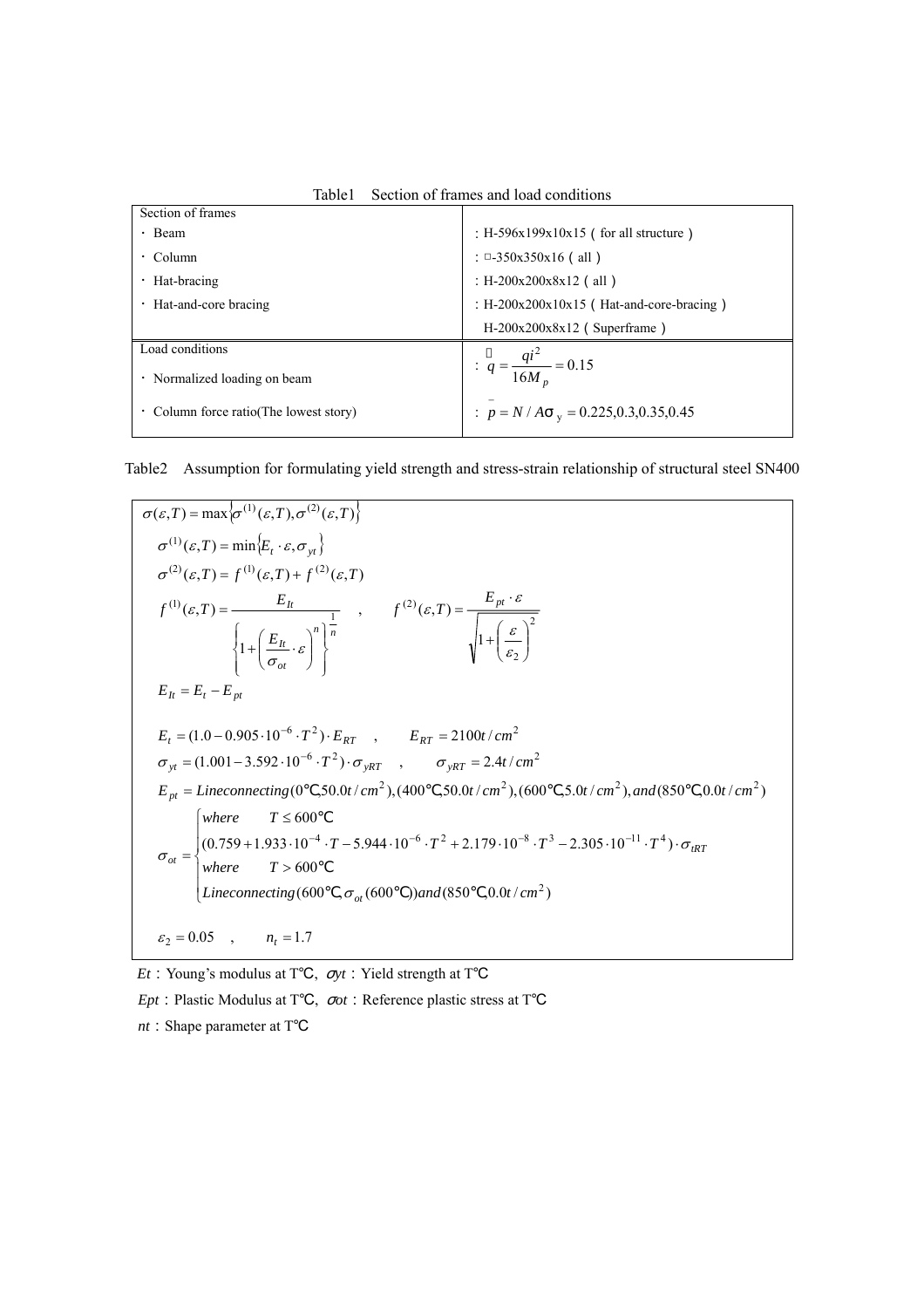

Fig.2 Analytical Models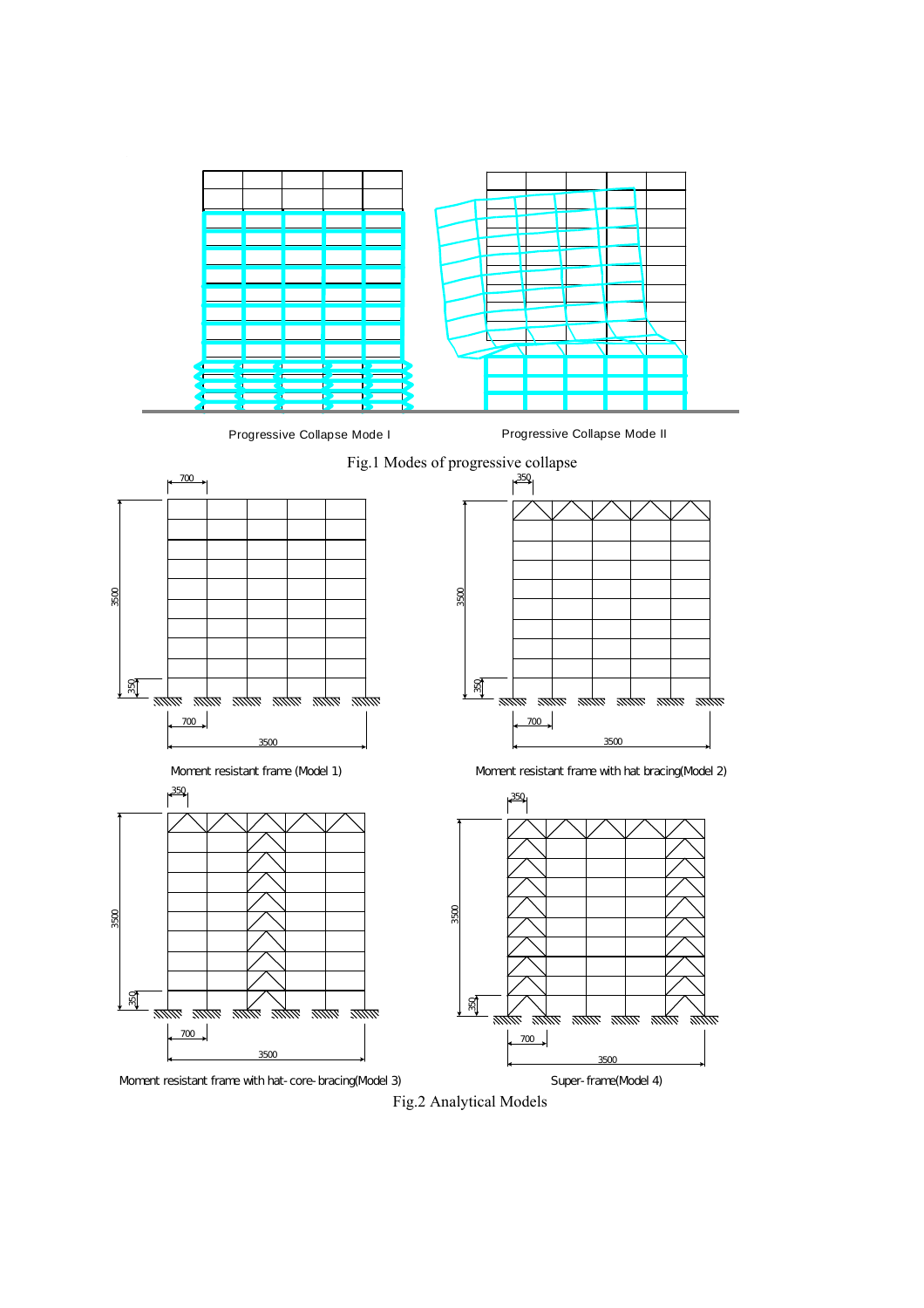

Fig.3 Analytical models assuming four patterns of main member loss



Fig.4 Location of fires in analytical models



Fig.5 Stress-strain relationships of SN400 at different temperatures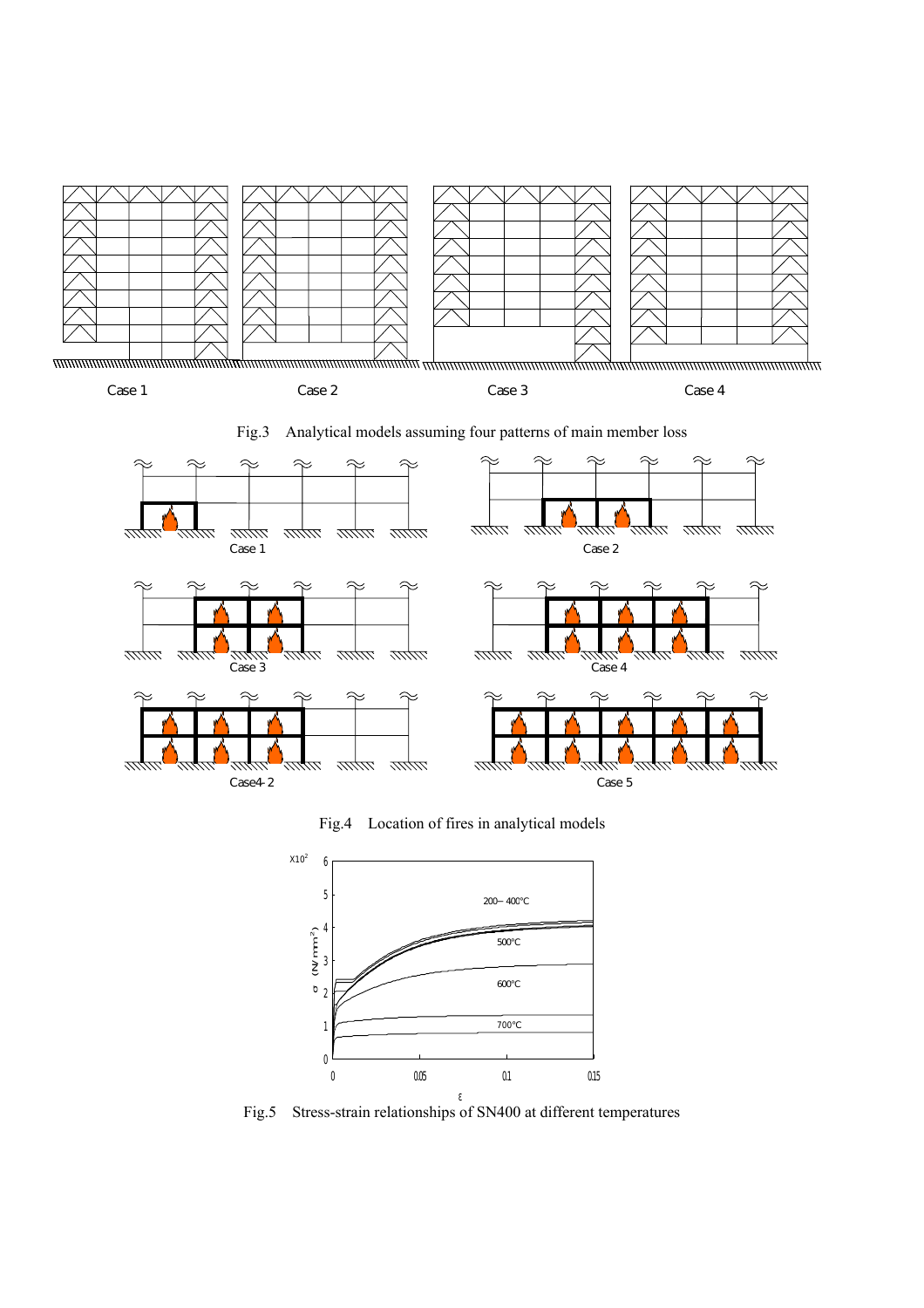

Fig.6 Collapse temperatures produced by each analytical model versus scale of fire



Fig.7 Fire collapse temperature for each case versus the frame structure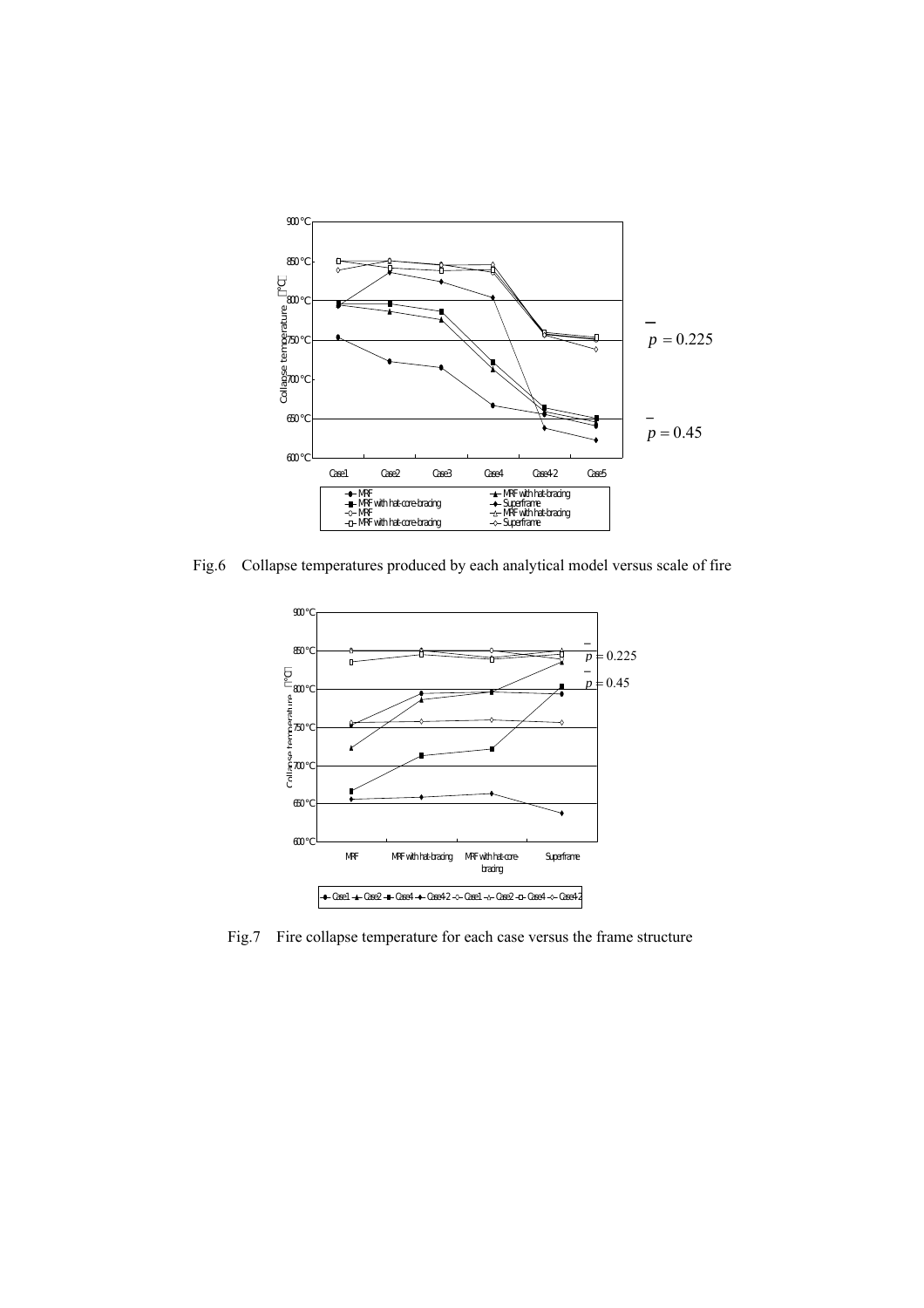

Fig.8 Relationships between axial load utilization ratio of interior column and collapse temperature





Fig.9 Distorted structures (fire case4:  $\bar{p} = 0.45$ )



(a)MRF (b)MRF with hat-bracing (c)MRF with hat-core bracing (d)Super-frame

Fig.10 Distorted structures (loss of major members case 2:  $\bar{p} = 0.45$ )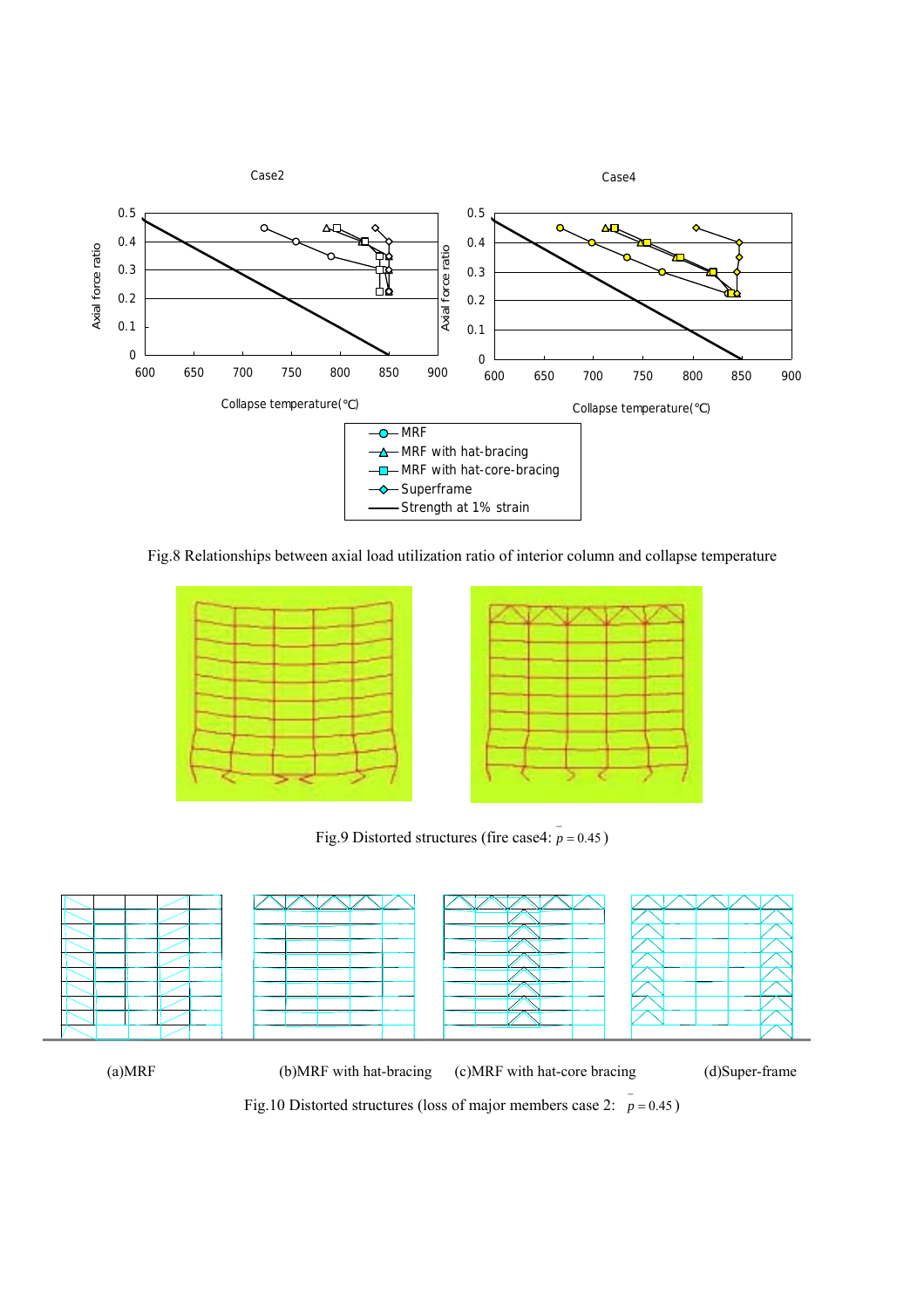

Fig.11 Collapse axial load utilization ratio versus frame structure type



Fig.12 Collapse axial load utilization ratio versus cases for main member loss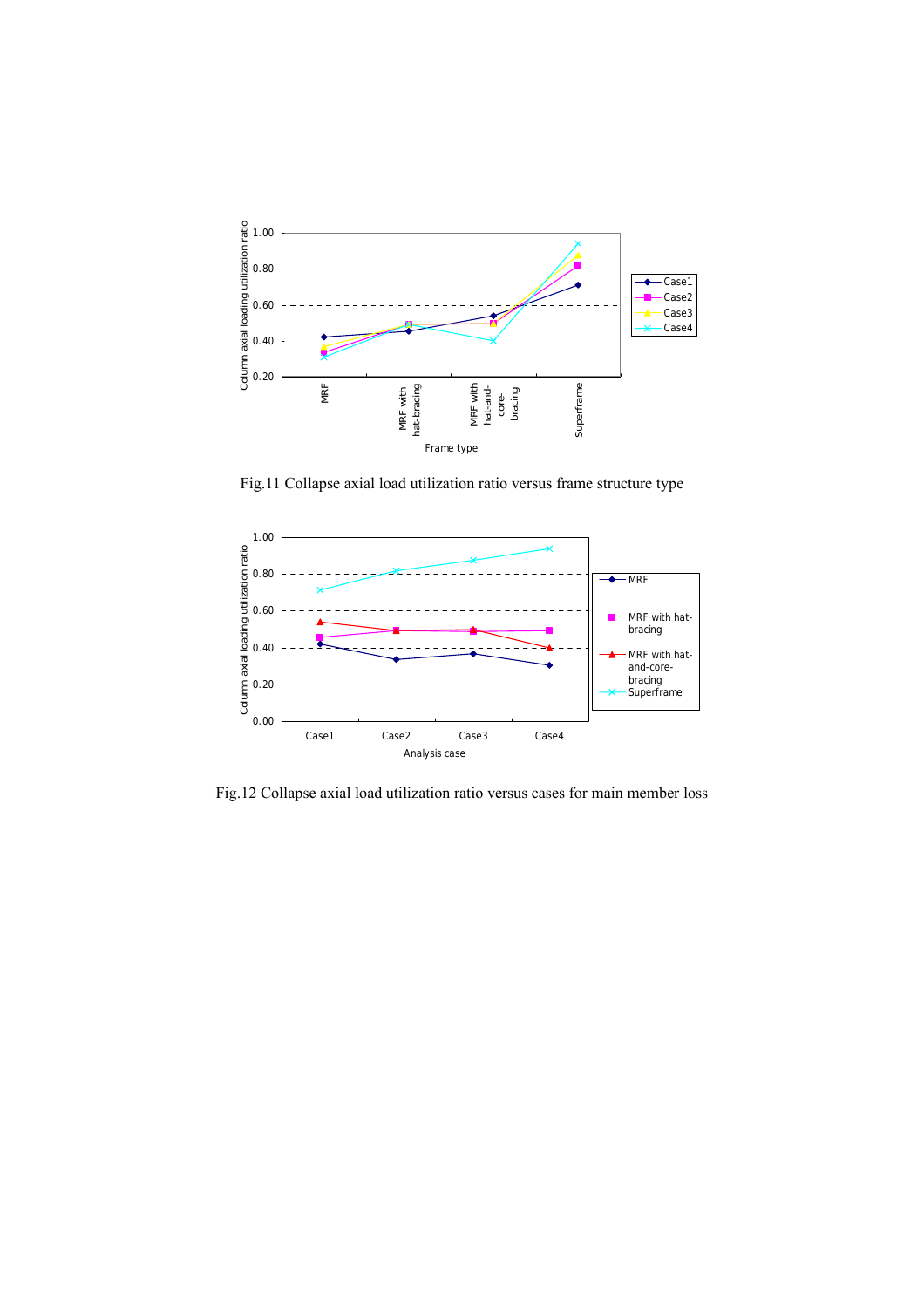





Fig.14 Section plan of floor slab of target building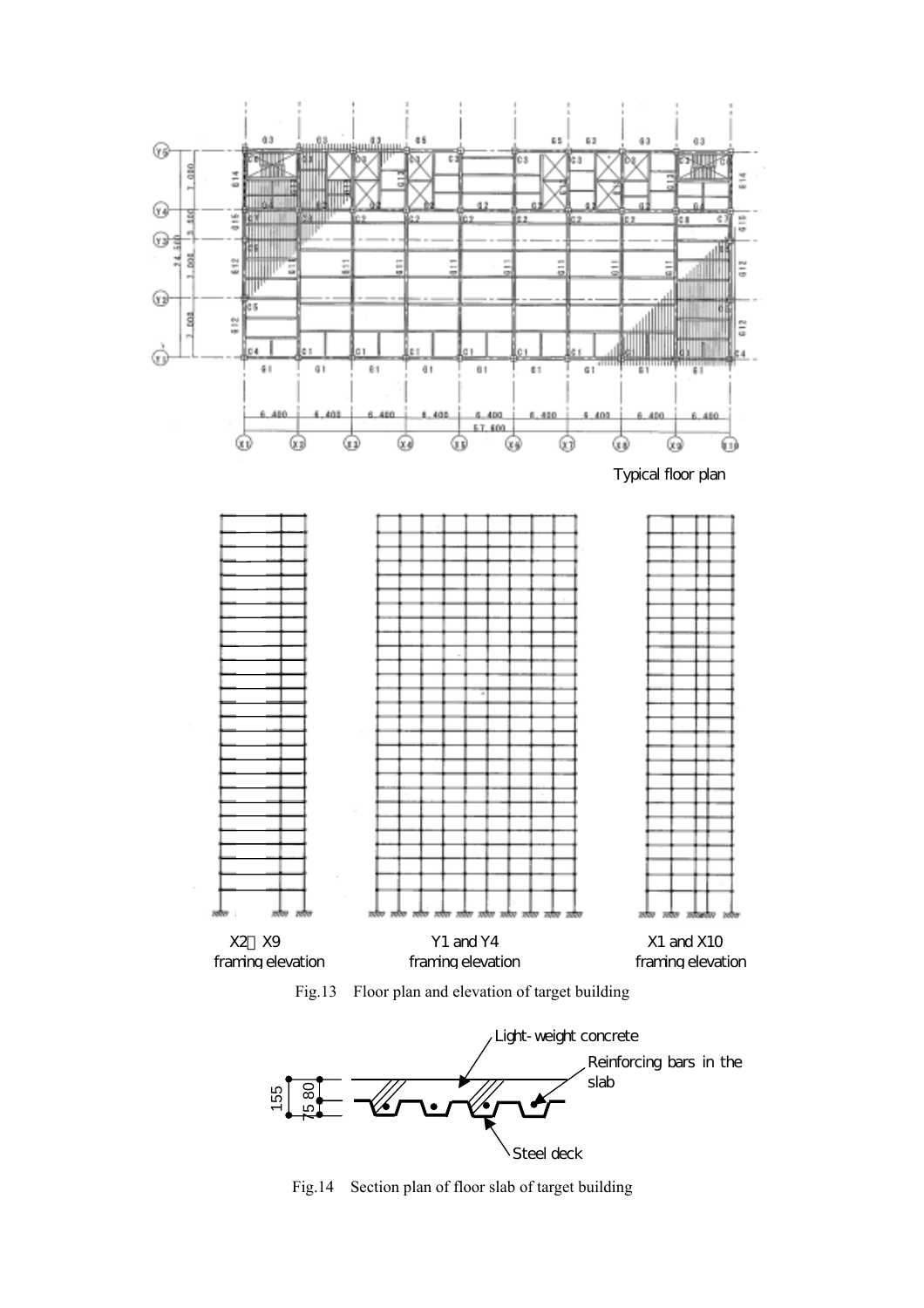

Fig.15 Stress-strain relationship of material



Fig.16 Analysis results Distortion of frame case1, interior 8 columns lost on the 1<sup>st</sup> floor Collapse

Z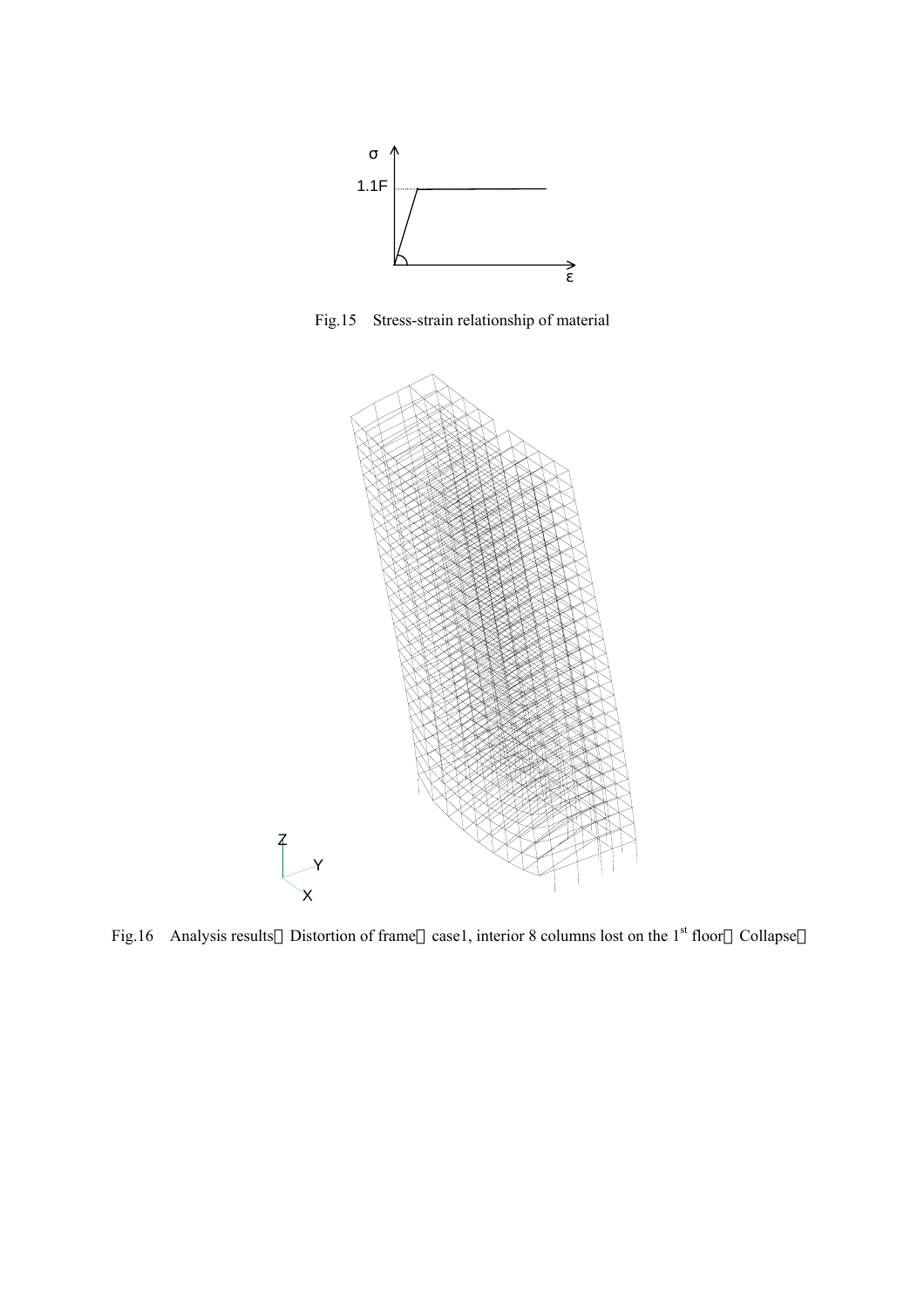

Fig.17 Redistribution of ordinary vertical load case1, interior 6 columns lost on the 1<sup>st</sup> floor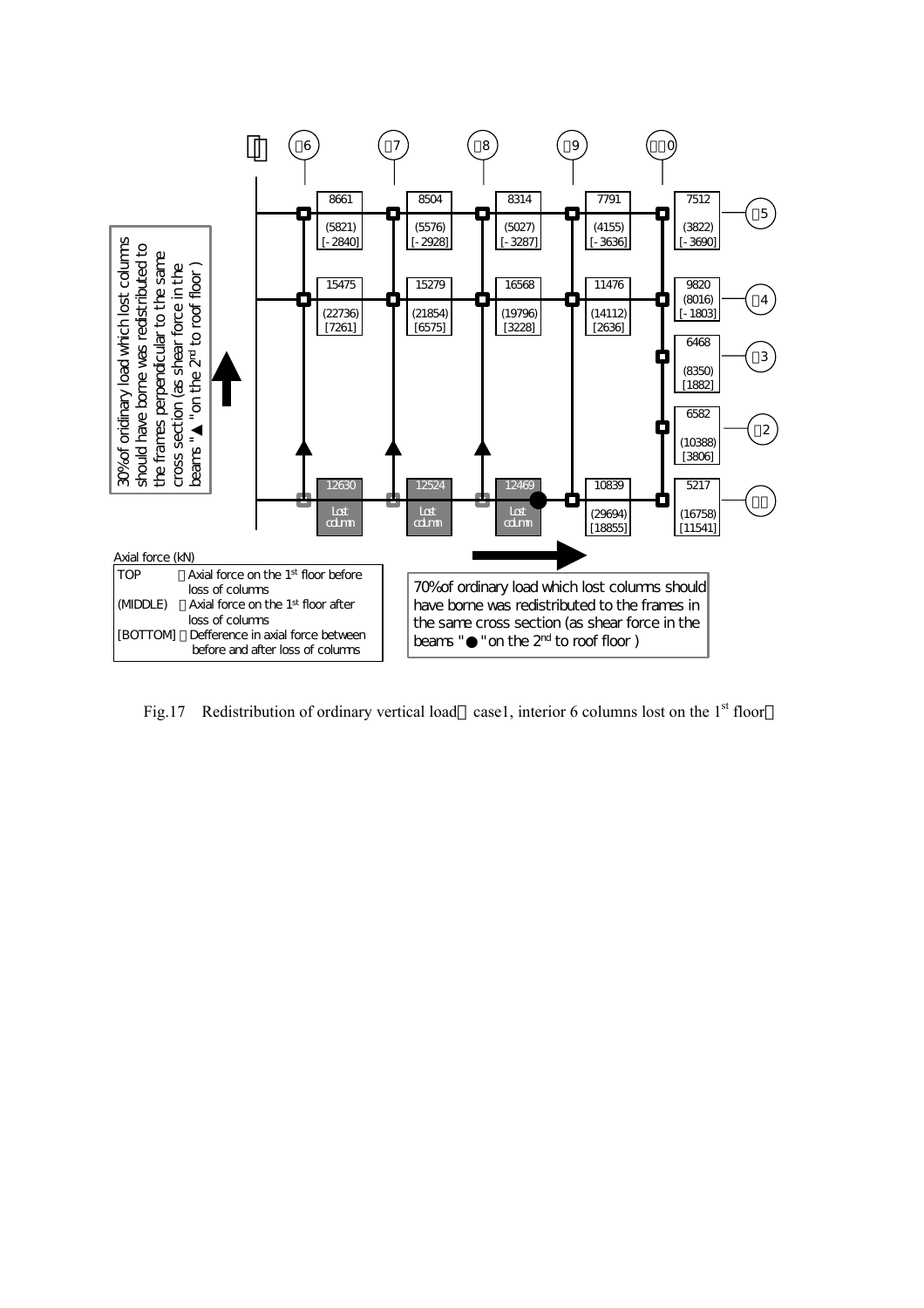



Fig.18 Stress-strain relationship of steel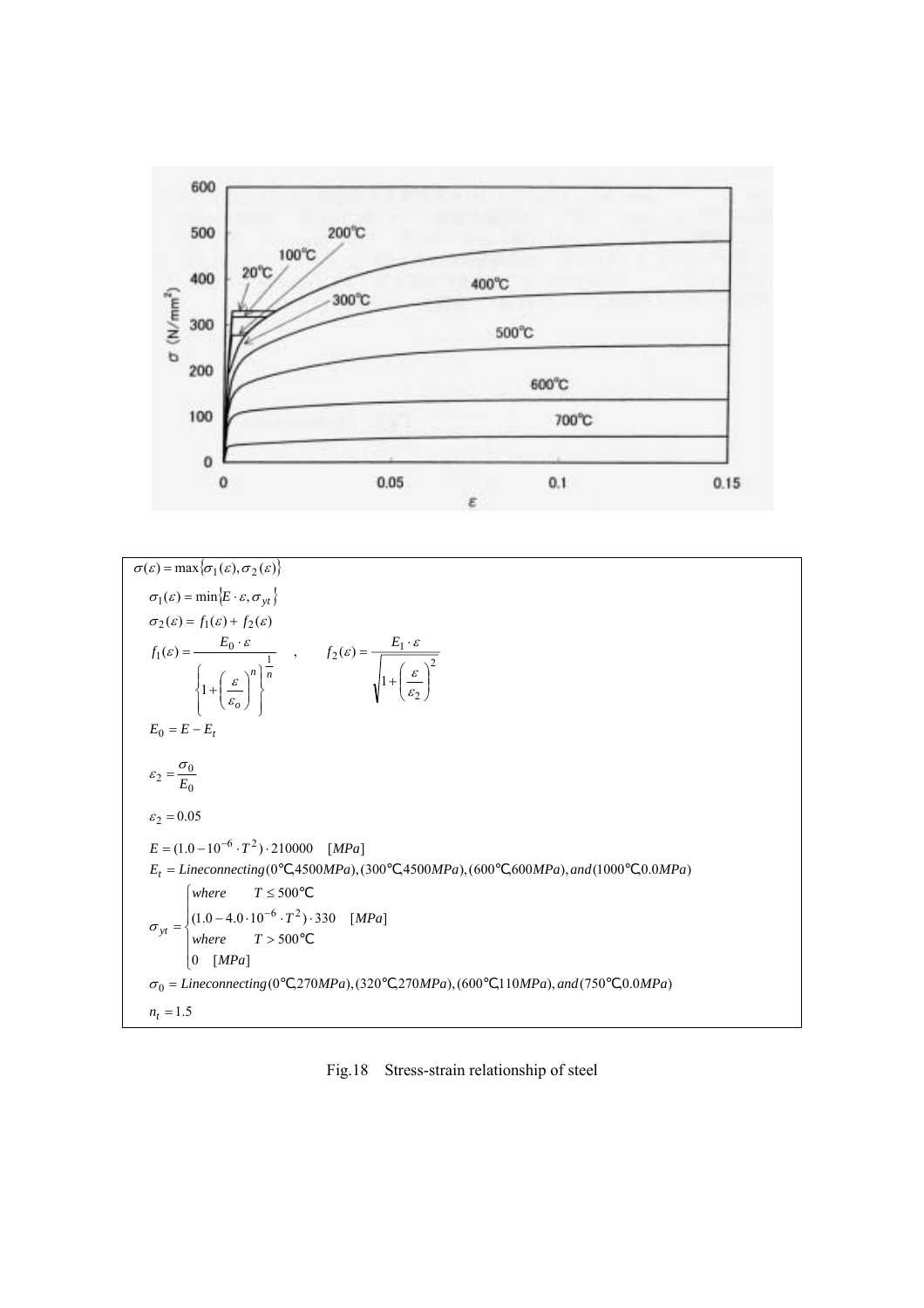

Fig.19 Analytical model 2-D model, showing location of fires



Fig.20 Fire case Layer direction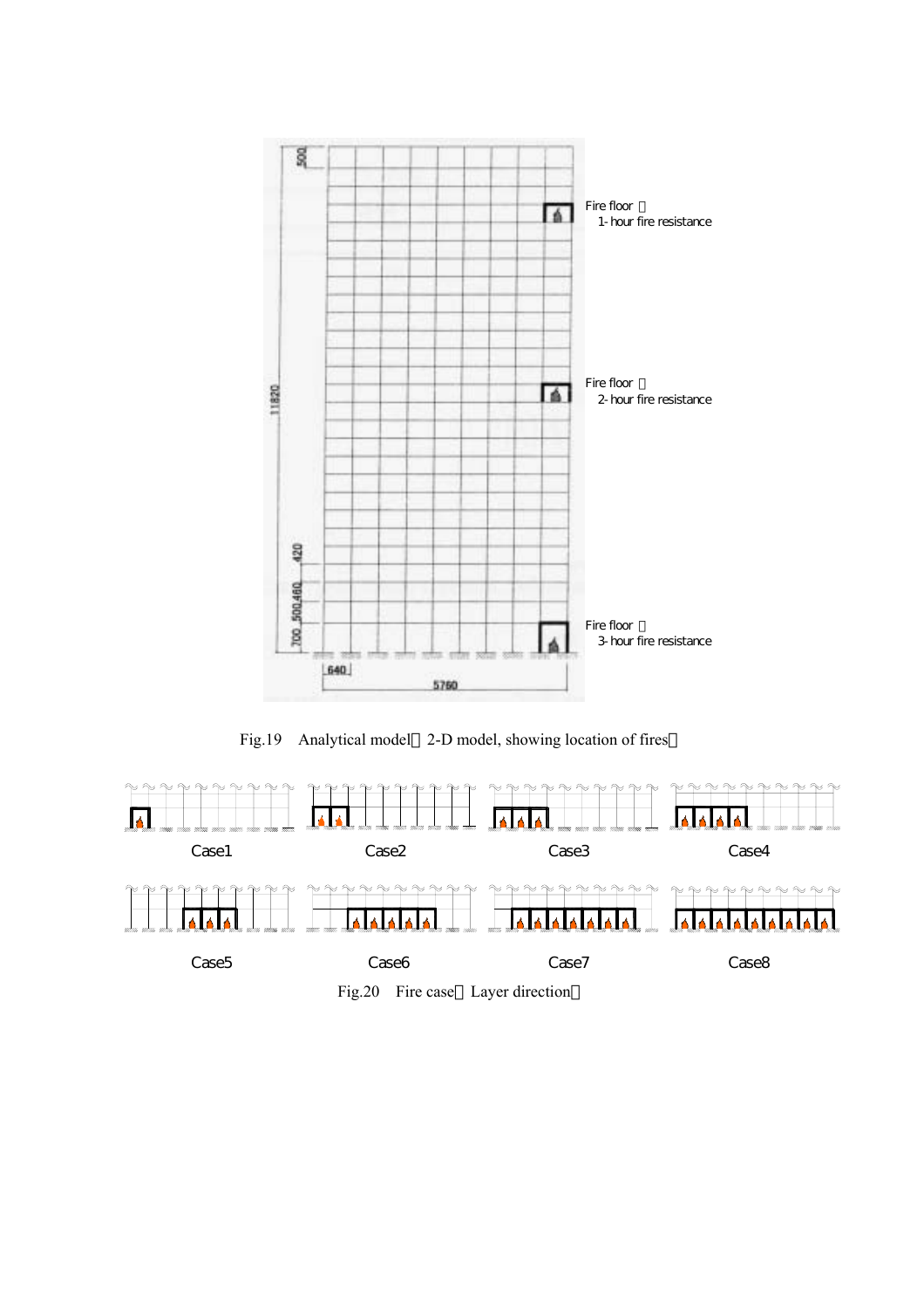

Fig.21 Relationship between frame collapse temperatures and scale of fire





Fig.22 Distortion of frames case5 and case6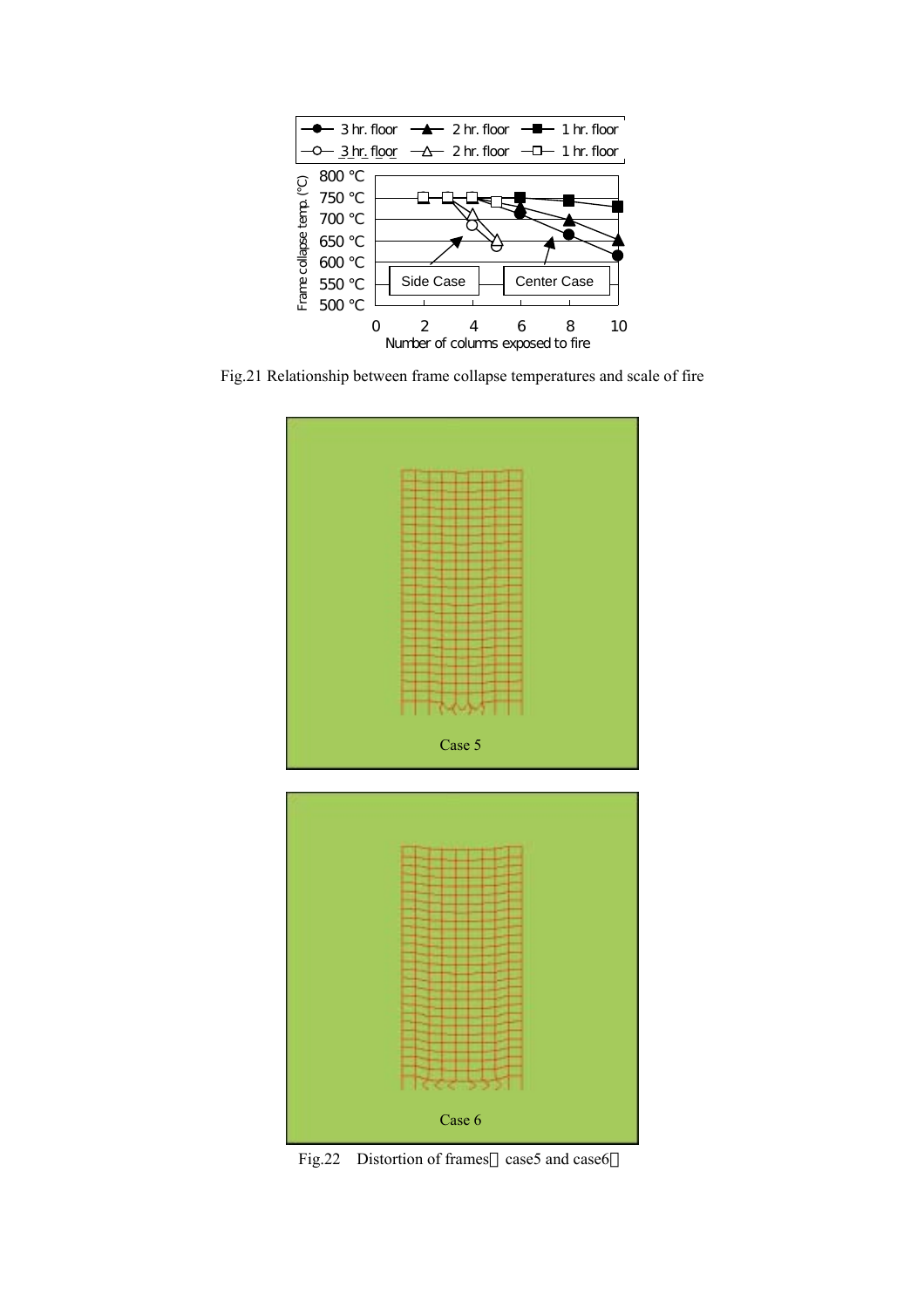

Fig.23 Relationship between column axial load utilization ratios and frame collapse temperatures



Fig.24 Maximum deflection of beams exposed to fire